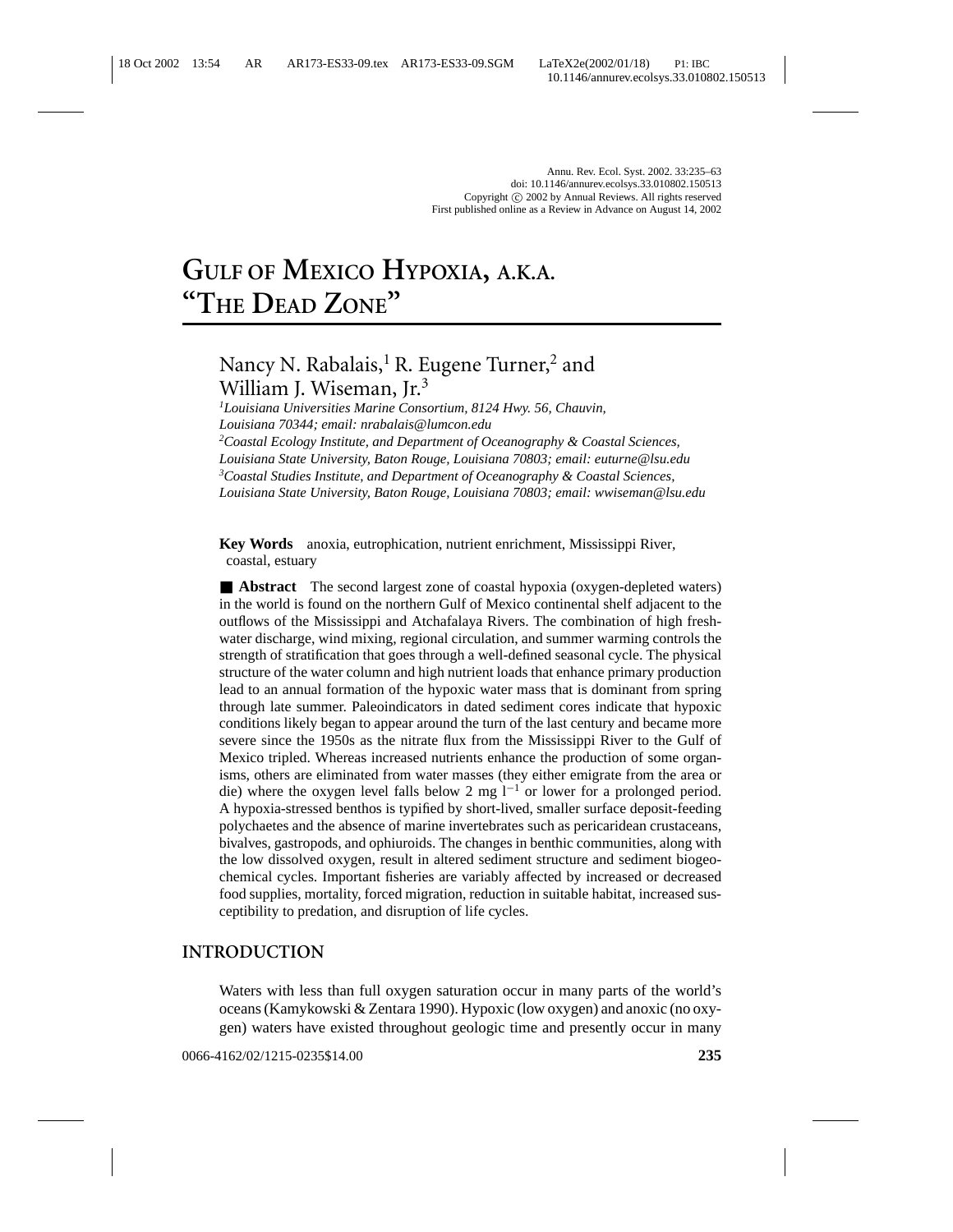of the ocean's deeper environs, such as oxygen minimum layers, deep basins, and fjords. The occurrence of hypoxia and anoxia in shallow, coastal and estuarine areas, however, appears to be increasing, most likely accelerated by human activities (Diaz & Rosenberg 1995). One of the world's largest zones of estuarine and coastal hypoxia is located in the northern Gulf of Mexico on the Louisiana/Texas continental shelf. Referred to as the "Dead Zone" in the popular press and literature, the areal extent of the severe oxygen deficiency reached a record size of  $20,700 \text{ km}^2$ in mid-summer 2001 (Rabalais et al. 2001). The term dead zone refers to the failure to capture fish, shrimp, and crabs in bottom-dragging trawls when the oxygen concentration falls below a critical level in water near the seabed (Renaud 1986). The numbers of stressed or dying benthic infaunal organisms within the sediments increase substantially when the oxygen levels remain low for prolonged periods, biodiversity is diminished, and community structure and ecosystem functioning are altered (Rabalais et al. 2001a,b). Higher in the water column and in the surface mixed layer, however, there is sufficient oxygen to support sizeable populations of fish and swimming crabs. Also, there are anaerobic or hypoxia-adapted organisms that survive in sediments overlain by hypoxic or anoxic waters, so that the term dead zone is not entirely accurate (Rabalais & Turner 2001a). Still, the area is large enough to garner a high level of public attention, if only because of the lack of catchable demersal fish and shrimp.

There is no universally accepted terminology or concentration limits to describe oxygen-deficient conditions (Tyson & Pearson 1991). Hypoxia is a term long used by physiologists to describe conditions or responses produced by stressful levels of oxygen deficiency. The use of the term to describe oxygen-deficient environments became common in the mid- to late 1970s, and was especially attributed to those working in the Gulf of Mexico by Tyson & Pearson (1991). Based on laboratory or field-observed responses of organisms to oxygen stress, hypoxia has been variously defined as corresponding to a range of 3.0–0.2 ml  $l^{-1}$ , with the consensus in favor of  $1.4$  ml l<sup>-1</sup> ( = 2 mg l<sup>-1</sup> or ppm). Another convenient threshold for effects that was adopted by Breitburg  $(2002)$  was dissolved oxygen concentration  $<$  50% saturation owing to avoidance behavior, reduced growth, or other signs of physiological stress in sensitive fish. For this review, we define hypoxia for the northern Gulf of Mexico as dissolved oxygen levels below 2 mg  $l^{-1}$ . This is the level below which bottomdragging trawls usually do not capture any shrimp or demersal fish (Renaud 1986). This concentration approximates 20% oxygen saturation in 25◦C and salinity of 35 in summertime bottom waters of the Gulf of Mexico (Rabalais et al. 1999); in less saline, cooler Chesapeake Bay waters 2 mg l<sup>-1</sup> equals 24% saturation at 20<sup>°</sup>C and salinity of 15 (Breitburg 2002). The range of organismal responses depends on the severity of the hypoxia, the length of exposure, and the periodicity and frequency of exposure. The hypoxic zone of the northern Gulf of Mexico, one of hundreds globally, will be the focal point of this review with similarities and differences drawn from other coastal and estuarine areas.

The coastal areas of the Baltic Sea, northern Gulf of Mexico, and northwestern shelf of the Black Sea are the largest such coastal hypoxic zones in the world, reaching 84,000 km<sup>2</sup>, 21,000 km<sup>2</sup>, and 40,000 km<sup>2</sup> (until recently), respectively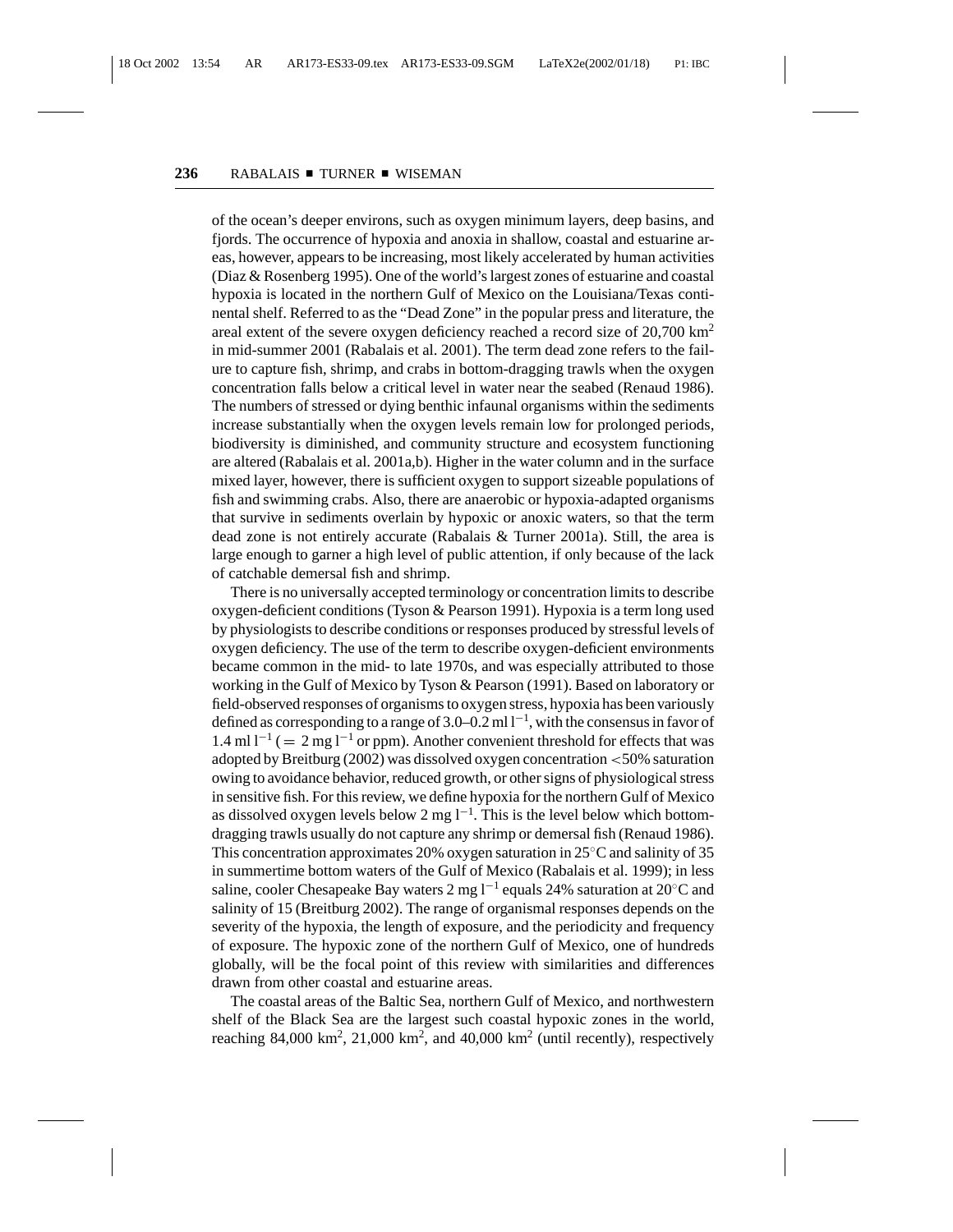(Rosenberg 1985, Rabalais et al. 2002, Mee 2001). Smaller and less frequent zones of hypoxia occur in the northern Adriatic Sea (Justi´c et al. 1987), the southern bight of the North Sea (Fransz & Verhagen 1985) and in many U.S. coastal and estuarine areas, for example, New York Bight (Garside & Malone 1978, Swanson & Sindermann 1979, Swanson & Parker 1988), Chesapeake Bay (Officer et al. 1984, Malone 1991), Long Island Sound (Welsh & Eller 1991, Welsh et al. 1994, Parker & O'Reilly 1991), Mobile Bay (Turner et al. 1987), and the Neuse River estuary (Paerl et al. 1998). In a review of 47 known anthropogenic hypoxic zones where benthic community effects were documented, Diaz & Rosenberg (1995) noted that no other environmental variable of such ecological importance to estuarine and coastal marine ecosystems around the world as dissolved oxygen has changed so drastically and in such a short period of time. For those zones reviewed, they found that there was a consistent trend of increasing severity (either duration, intensity, or size) where hypoxia occurred historically, or hypoxia existed presently when it did not occur before. The occurrence of hypoxia in estuarine and coastal areas is increasing and the trend is consistent with the increase in human activities that result in nutrient over-enrichment.

Hypoxia is but one of the symptoms of eutrophication, defined by Nixon (1995) as an increase in the rate of production and accumulation of carbon in aquatic systems. Eutrophication may be a natural process, but very often results from an increase in nutrient loading, particularly by forms of nitrogen and phosphorus. Coastal eutrophication, often accompanied by hypoxia, tracks increases in population, a focusing of that populace in coastal regions, agricultural expansion in river basins, and increasing food and energy consumption (Nixon 1995; Howarth et al. 1995, 1996; Vitousek et al. 1997; Caraco & Cole 1999; Bennett et al. 2001). Nutrient over-enrichment from anthropogenic sources is one of the major stressors impacting estuarine and coastal ecosystems (Bricker et al. 1999, Howarth et al. 2000, National Research Council 2000, Cloern 2001). There is increasing concern in many areas around the world that an oversupply of nutrients from multiple sources is having pervasive ecological effects on shallow coastal waters. These effects include reduced light penetration, increased abundance of nuisance macroalgae, loss of aquatic habitat such as seagrass or macroalgal beds, noxious and toxic algal blooms, hypoxia and anoxia, shifts in trophic interactions and food webs, and impacts on living resources (Vitousek et al. 1997, Schramm 1999, Anderson et al. 2002, Rabalais 2002). Whereas many of these primary and secondary responses of ecosystems to nutrient over-enrichment are interrelated, this review will focus on aspects of hypoxia, emphasizing the Gulf of Mexico, in describing causes, temporal and spatial variability, effects on living resources, historical changes, and management challenges.

## **CAUSES OF HYPOXIA—FRESH WATER AND NUTRIENTS**

Two principal factors lead to the development and maintenance of hypoxia. First, the water column must be stratified so that the bottom layer is isolated from the surface layer and the diffusion of oxygen from surface to bottom. The physical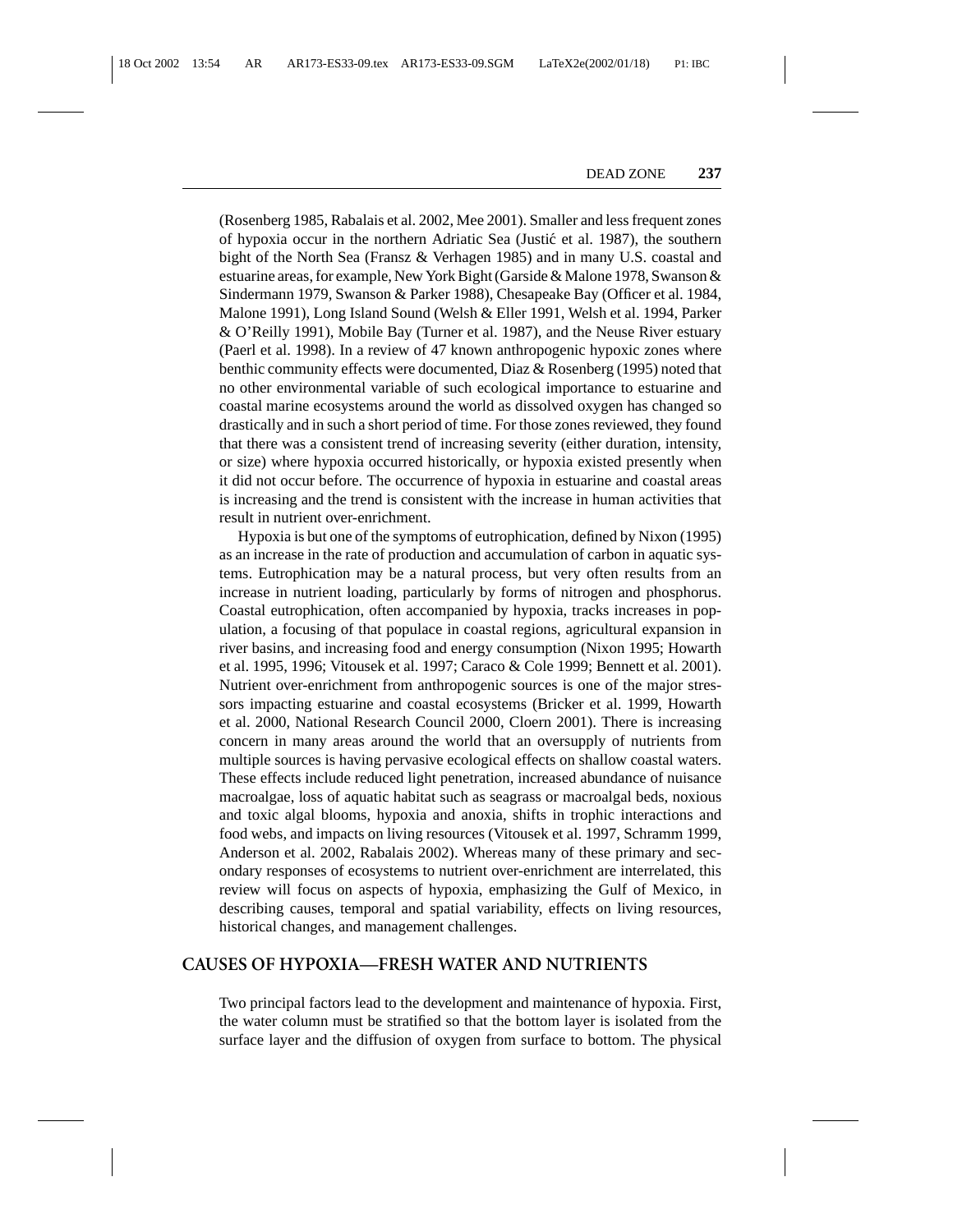structure is dictated by water masses that differ in temperature or salinity or both. Fresher waters derived from rivers and seasonally-warmed surface waters are less dense than, and reside above, the saltier, cooler and more dense water masses near the bottom. Both salinity and temperature are important in influencing the strength of stratification in the northern Gulf of Mexico (Rabalais et al. 1991), Chesapeake Bay (Officer et al. 1984), and Kiel Bay (Arntz 1981), whereas stratification is controlled primarily by temperature in the Gulf of Trieste (Stachowitsch 1986), New York Bight (Falkowski et al. 1980), and Long Island Sound (Welsh & Eller 1991). Stratification goes through a well-defined seasonal cycle that generally exhibits maximum stratification during summer and weakest stratification during winter months (Figure 1). This cycle is due to the strength and phasing of river discharge, wind mixing, regional circulation and air-sea heat exchange processes.

The second factor is decomposition of organic matter that leads to reduced oxygen levels in the bottom waters. The source of the organic matter settling to the seabed in the northern Gulf of Mexico is mostly from phytoplankton growth stimulated by riverine-delivered nutrients, although some river-borne organic matter is delivered by the Mississippi River (Eadie et al. 1994, Turner & Rabalais 1994a, Committee on Environment and Natural Resources 2000). The concentrations and total loads of nitrogen, phosphorus, and silica to the coastal ocean influence the productivity of the phytoplankton community, the types of phytoplankton that are most likely to grow, and ultimately the flux of phytoplanktonderived organic matter (Turner & Rabalais 1994b, Lohrenz et al. 1997, Dortch et al. 2001). Phytoplankton not incorporated into the food web and fecal material generated by the food web sink into bottom waters where they are decomposed by aerobic bacteria, causing oxygen depletion. The relative influence of the physical features of the system and the progression of biological processes varies spatially and over an annual cycle. Both are inter-related in the northern Gulf of Mexico and directly linked with the dynamics of the Mississippi and Atchafalaya River discharge. (The Atchafalaya River carries up to one-third of diverted Mississippi River discharge to a second delta 180 km west of the birdfoot delta.)

Some coastal areas and estuaries are more susceptible to eutrophication, including the formation of hypoxia, from nutrient enrichment based on two key physical features of the water body—the dilution capacity of the water column and its flushing/retention time (National Research Council 2000). Systems with relatively large volumes and short flushing times are less susceptible to eutrophication; systems with longer flushing times are more susceptible. Superimposed upon this continuum of susceptibility are the nutrient loadings to the water body, the timing of the loads, and the relative proportion of the nutrients. Light availability can play a critical role in determining the response of estuarine systems to nutrient loading (Cloern 1999), and grazing of phytoplankton by benthic filter feeders or water column zooplankton can limit the accumulation of algal biomass (Alpine & Cloern 1992).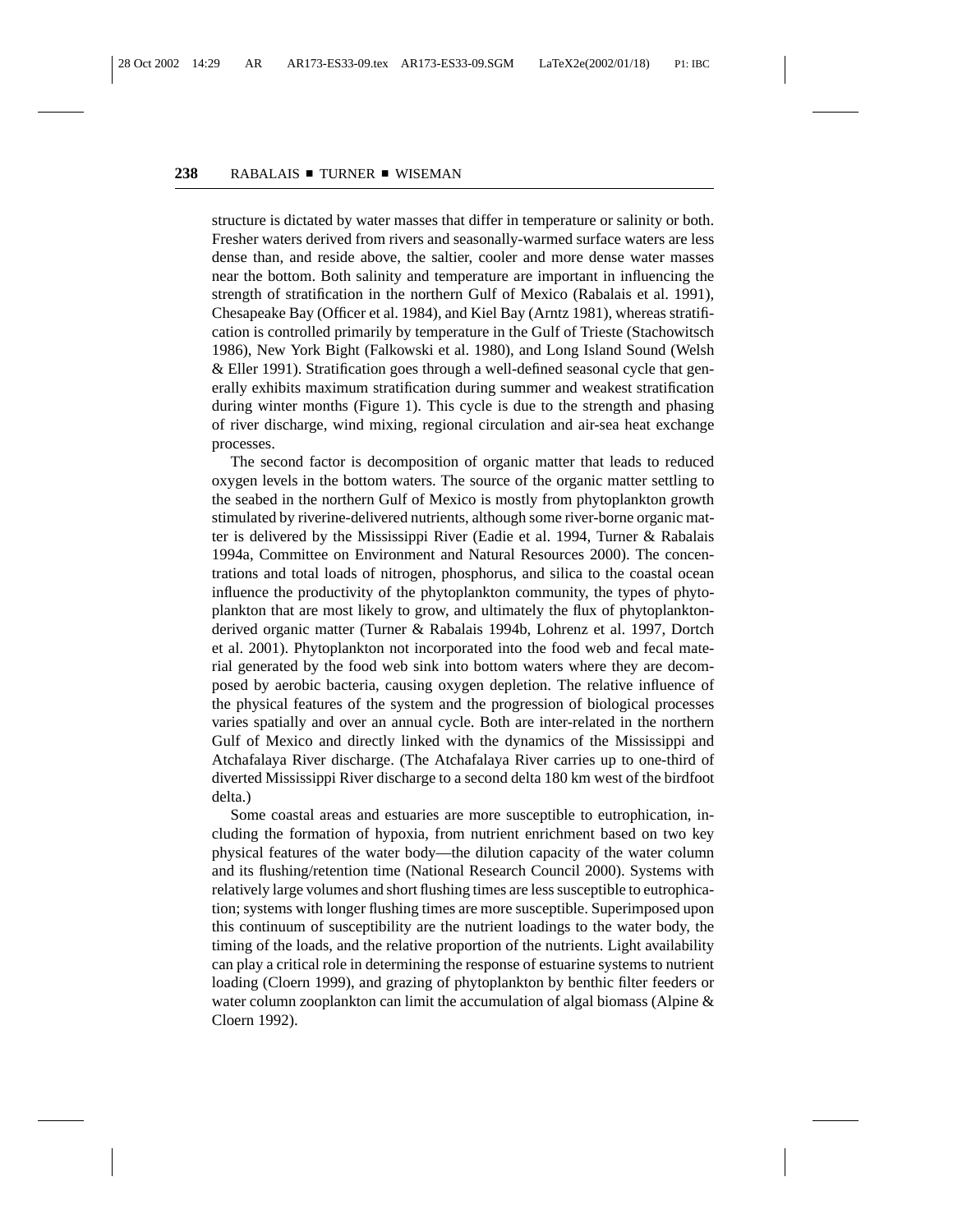#### **SOURCES OF NUTRIENTS**

Human activity has dramatically increased the flux of phosphorus and nitrogen to the world's oceans. The fluvial drainage of phosphorus from terrestrial and freshwater ecosystems is currently nearly three times greater than pre-industrial levels (Bennett et al. 2001). The change in nitrogen flux is even more dramatic, for example fourfold in the Mississippi River, eightfold in the rivers of the northeastern United States, and tenfold in the rivers draining to the North Sea (Howarth et al. 1996). The human activities and sources of increased nitrogen and phosphorus vary across watersheds, but their relative proportion and rate of change identify potential foci for eventual attempts at reduction. Nonpoint sources of nutrients are the dominant and least easily controlled inputs into coastal waters from large watersheds, and especially from watersheds with extensive agricultural activity (e.g., Mississippi River system) or atmospheric nitrogen pollution from fossil-fuel combustion (e.g., dominant in the northeastern United States).

Some estuaries receive nutrients across their boundary with the ocean along with inputs from land, rivers, and atmospheric deposition (Boynton et al. 1995, Nixon et al. 1995). Offshore waters on continental shelves can similarly receive nutrients from river inputs from land, direct deposition from the atmosphere, and advection of deeper, nutrient-rich oceanic waters. The relative proportion of these inputs varies among coastal waters of the U.S., but can be a dominant nutrient input (Nixon et al. 1996). In the northern Gulf of Mexico, however, the Mississippi River drainage is by far the dominant source of nutrients fueling the hypoxia zone.

Dunn (1996) calculated the nutrient inflows from 37 U.S. streams discharging into the Gulf of Mexico for water years 1972–1993. The combined flows of the Mississippi and Atchafalaya Rivers account for 91% of the estimated total nitrogen load. If only streams between Galveston Bay (Texas) and the Mississippi River delta are considered, i.e., those most likely to influence the zone of hypoxia, the combined flows of the Mississippi and Atchafalaya Rivers account for 96% of the annual freshwater discharge and 98.5% of the total annual nitrogen load. Similar calculations for the annual total phosphorus load are 88% of the total 37 streams and 98% of the streams between Galveston Bay and the Mississippi River delta. The relative contribution of direct atmospheric deposition of nitrogen to the total nitrogen load for an area twice the size of the hypoxic zone is 1% (Goolsby et al. 1999). Groundwater sources to the area affected by hypoxia are unlikely to be important because of the lack of shallow aquifers along the Louisiana coast and the low potential for transfer in a cross-shelf direction to the area where hypoxia develops (Rabalais et al. 1999). The relative contribution of offshore sources of nutrients from upwelled waters of the continental slope is unknown but expected to be minimal considering the alongshore current regime. The Mississippi River system is, by far, the major source of nutrients to the northern Gulf of Mexico where hypoxia is likely to develop, and thereby influences the primary production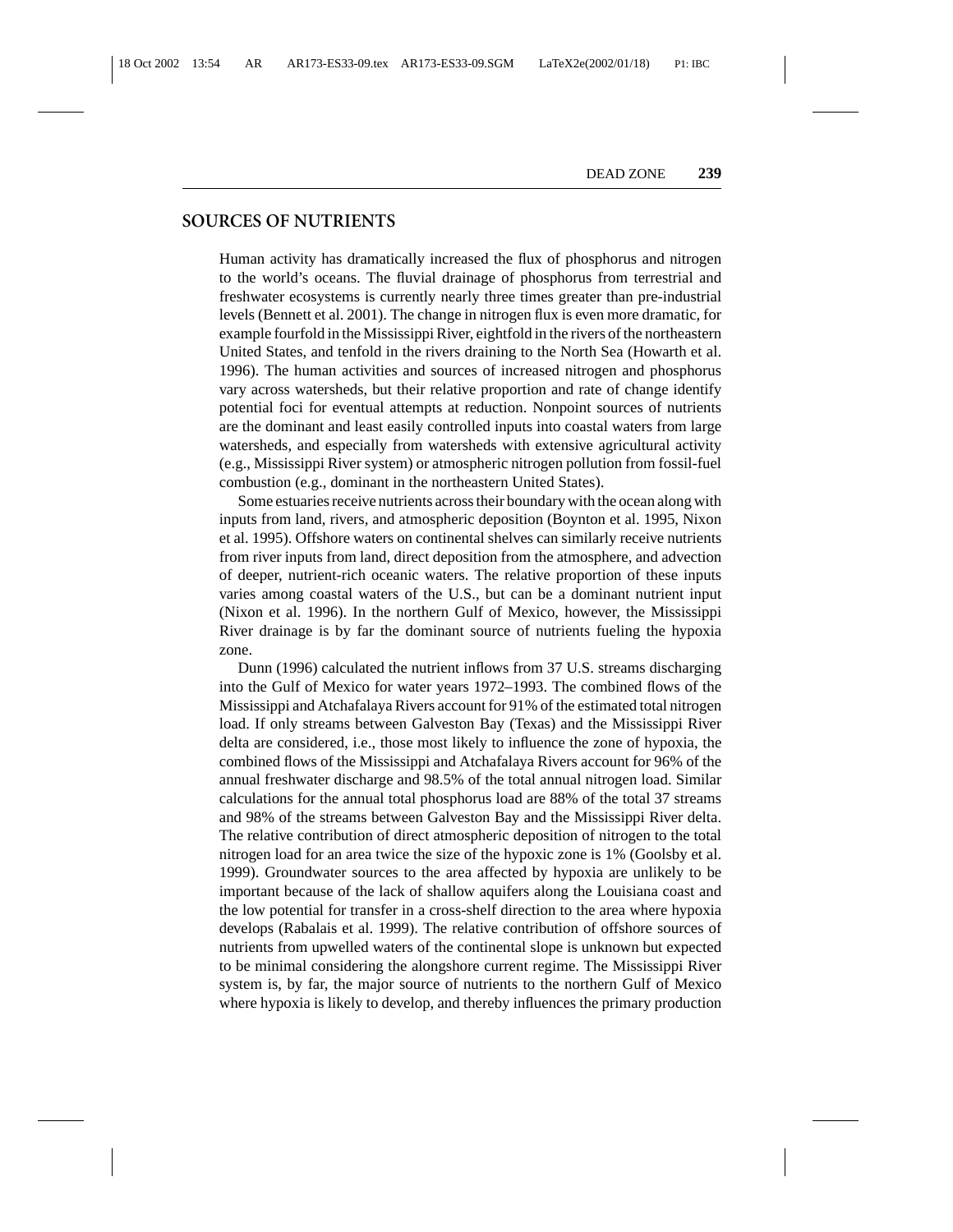on the shelf and eventual flux of organic matter to the lower water column below the pycnocline.

Away from the discharges of the Mississippi and Atchafalaya Rivers, there is a consistent westward and downstream transition from lower to higher salinities, higher to lower nutrients, and higher to lower surface chlorophyll concentrations (Rabalais et al. 1996, 1999). Ultimately nutrients become limiting to phytoplankton productivity. These gradients away from the riverine sources are further reflected in the flux of organic material as seen in surface-to-bottom pigment ratios and accumulation of phaeopigments in the lower water column. Respiration rates are related to chlorophyll *a* concentrations (Turner & Allen 1982a). Therefore, there is a consistent transition away from the river discharges along the coastal plume in flux of organic material, respiration rates and incidence of bottom water hypoxia. The variability in freshwater discharge and related flux of nutrients on seasonal, annual, decadal, and longer scales underlies many important physical and biological processes affecting coastal productivity and food webs.

#### **DIMENSIONS OF GULF HYPOXIA**

The shelfwide distribution of hypoxia is determined annually from a five-day mapping cruise in mid-summer, usually between mid-July and mid-August (Rabalais et al. 1999). The hypoxic water mass extends west from the Mississippi River birdfoot delta across the Louisiana shelf and onto the upper Texas coast, from within 1 km of the barrier shoreface to as much as 125 km offshore. Hypoxia is found in water depths up to 60 m, but more typically between 5 and 30 m. Hypoxia is not found just in a thin lens overlying bottom sediments, but occurs well up into the water column depending on the location of the pycnocline(s). Hypoxia may encompass from 10% to over 80% of the lower water column, but normally affects 20–50% (Figure 1).

Mid-summer hypoxic zones, between 1985 and 1992, generally formed in two distinct areas west of the Mississippi and Atchafalaya River deltas (Figure 2), with the total area averaging 8000–9000 km<sup>2</sup> (Figure 3). The size of the hypoxic zone doubled in response to the Great Mississippi River Flood of 1993, forming a single continuous zone across the Louisiana shelf (Figures 2 and 3). The examples from 1986 and 1993 (Figure 2) illustrate the typical pre- and post-flood distribution and doubling in average size between the two periods (Rabalais et al. 2002). Persistent currents from the west to the east across the Louisiana shelf often force the hypoxic water mass onto the southeastern shelf, which is represented by the 1998 example (Figure 2). Although the extent of hypoxia across the bottom in 1998 was less than 1997 (Figure 3), the volume of the hypoxic water mass was greater because more of the total depth of the water column was hypoxic in 1998 compared to 1997 (N. Rabalais et al. unpublished data). Low river discharge and nutrient flux in 1988 and 2000 resulted in smaller areas of hypoxia. Hypoxia developed in the spring of 1988 when discharge was normal, but was confined to a single station off Terrebonne Bay in July when flow reached a record low. The smaller area of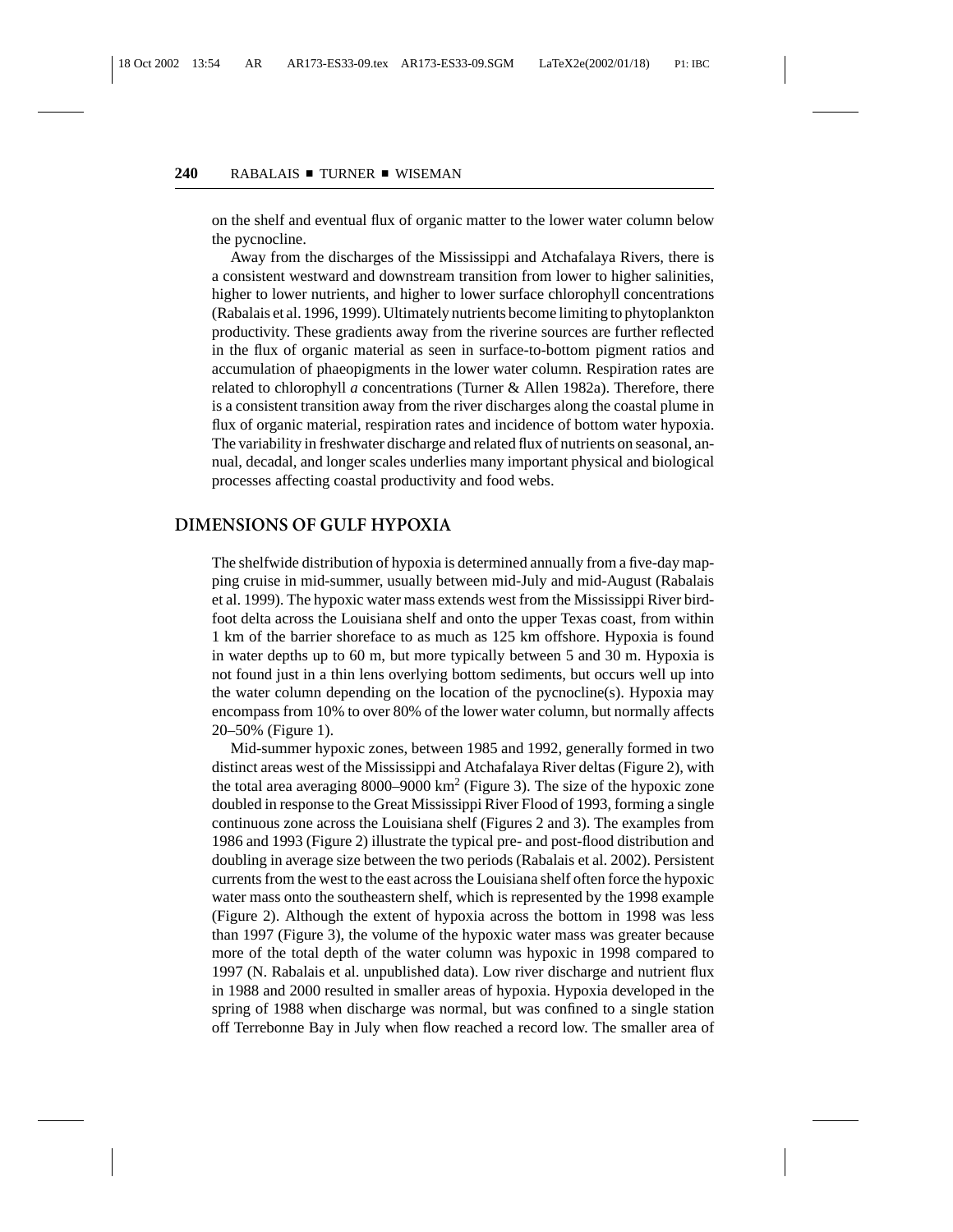

**Figure 2** Bottom-water oxygen contours for mid-summer cruises in 1986, 1993, and 1998. The area of dissolved oxygen less than 2 mg l−<sup>1</sup> is indicated by shading.

hypoxia in 2000 was proportional to the reduced Mississippi River discharge and nutrient flux that spring.

A compilation of sixteen mid-summer shelfwide surveys (1985–2001, Figure 4) shows that the frequency of >50% occurrence of hypoxia is highest down current (west) from the freshwater and nutrient discharges of the Mississippi and Atchafalaya Rivers. There are strong statistical relationships among nitrate flux, primary production, net production, and hypoxia in the area between the Mississippi River and transect C off Terrebonne Bay (Justić et al. 1993, 1997; Lohrenz et al. 1997). Similar statistical relationships exist between Atchafalaya River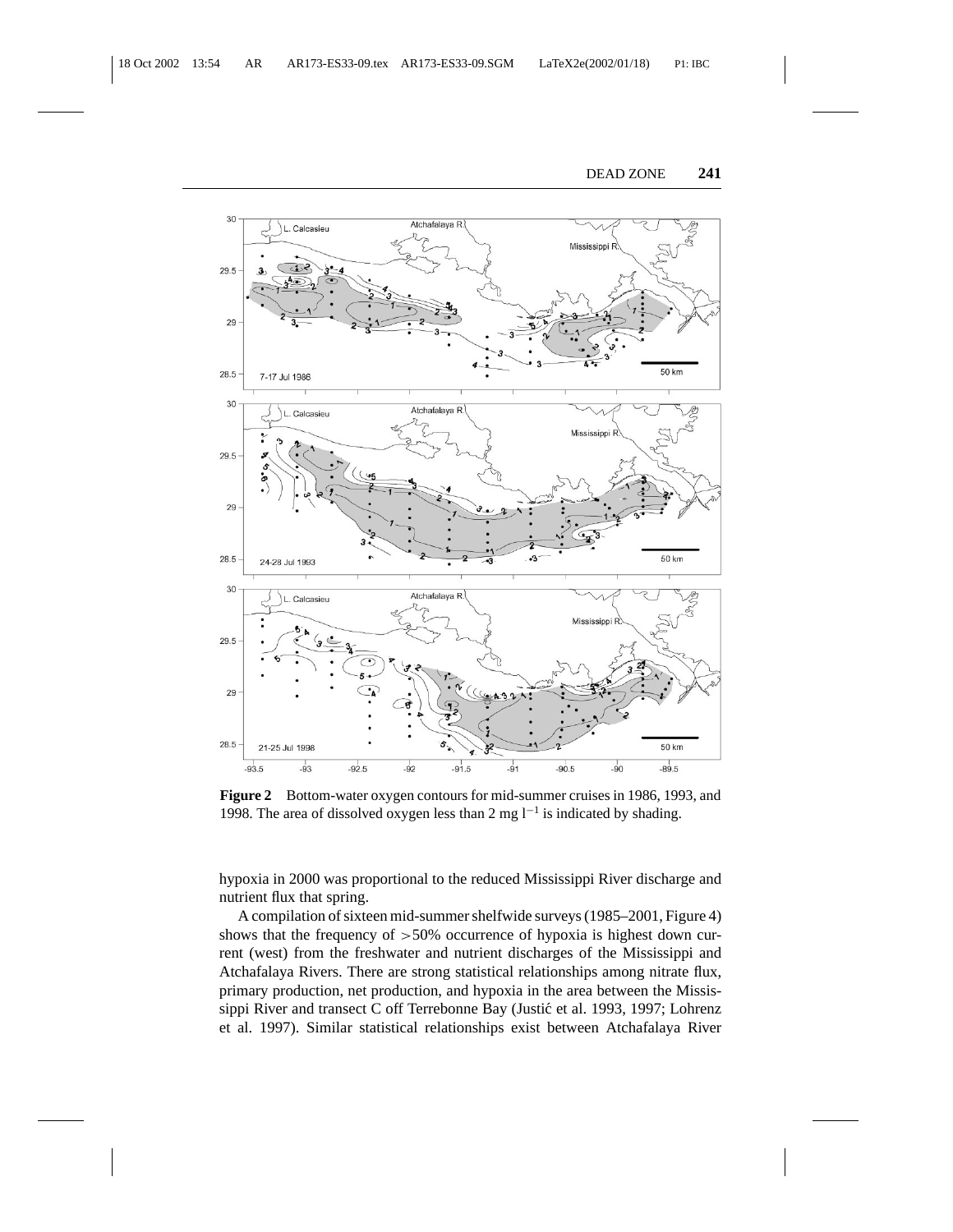

**Figure 3** Estimated areal extent of bottom-water hypoxia ( $\leq 2$  mg l<sup>-1</sup>) for midsummer cruises in 1985–2001 (updated from Rabalais et al. 1999, Rabalais & Turner  $2001b$ ). nd = no data collected.

discharge and hypoxia on the southwestern Louisiana shelf (Pokryfki & Randall 1987).

More frequent sampling along transect C on the southeastern Louisiana coast (location shown in Figure 4) indicates that critically depressed dissolved oxygen concentrations occur below the pycnocline from as early as late February through early October and nearly continuously from mid-May through mid-September (Rabalais et al. 1999). Data from fisheries' independent trawl surveys in the Mississippi River bight, the area immediately west of the birdfoot delta, indicate that hypoxia occurs in that area in 6- to 10-m water depth as late as November (T. Romaire,



**Figure 4** Distribution of frequency of occurrence of mid-summer bottom-water hypoxia over the 60- to 80-station grid from 1985–2001 (updated from Rabalais et al. 1999, Rabalais & Turner 2001b). Star indicates general location of stations C6A and C6B; transect C identified.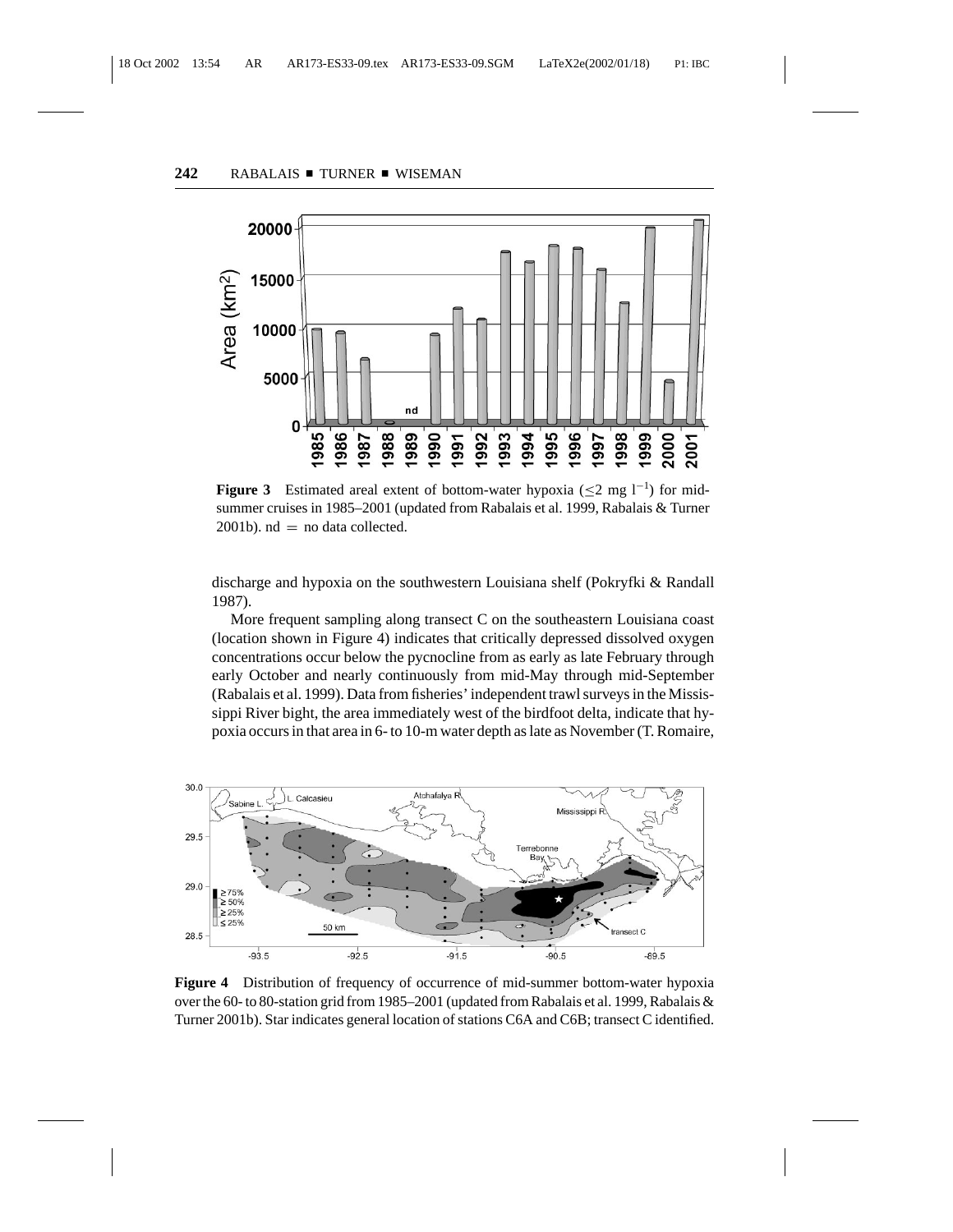personal communication). Hypoxia is rare in late fall and winter. The monthly average value of bottom oxygen for each station along transect C is shown along a depth gradient from onshore to offshore by month (Figure 5), and illustrates the seasonal progression of worsening hypoxia along an increasingly greater portion of the seabed in May through August. The persistence of extensive and severe hypoxia into September and October depends on the timing of the breakdown of vertical stratification by winds from either tropical storms or passage of cold fronts.

Once hypoxia becomes well established in mid-summer, much of the onshoreoffshore variability in distribution can be attributed to wind-induced cross-shelf advection (Rabalais et al. 1991) (Figure 6). The low oxygen water mass is displaced into deeper water following winds that produce downwelling-favorable conditions. Upwelling-favorable conditions push the hypoxic water mass closer to the barrier island shore. Similar advection of saline, hypoxic water onto the flanks of Chesapeake Bay and into the lower reaches of the Choptank River, an adjoining tributary estuary, is driven by large-amplitude wind and tidally forced lateral internal oscillations of the pycnocline in the mainstem of the Bay (Breitburg 1990, Sanford et al. 1990). It is the impingement of these hypoxic water masses close to shore that results in "jubilees" along Louisiana barrier islands. Jubilees are events that usually follow a north wind and movement of the hypoxic water mass onto shore where stunned or stressed fish, shrimp and crabs are concentrated in the shallow waters along the beach and can be easily harvested. A jubilee "gone bad" occurs when the water mass is extremely low in oxygen or contains hydrogen sulfide, and the trapped fish cannot escape, resulting in massive fish kills. Similar jubilees occur along the eastern shore of Mobile Bay in response to intrusion of upwelled hypoxic water (Loesch 1960, May 1973).

Continuously recording (15-min interval) oxygen meters have been deployed near the bottom (20-m water depth) at Stations C6A or C6B off Terrebonne Bay during spring-fall since 1990 (Rabalais et al. 1999). There is variability within the year and between years, but the pattern generally depicted is (*a*) gradual decline of bottom oxygen concentrations through the spring and summer, with periodic reoxygenation from wind-mixing events, (*b*) persistent hypoxia and often anoxia for extended periods of the record in May-September, (*c*) isolated intrusion of higher oxygen content waters from deeper water during upwelling-favorable wind conditions, and (*d*) persistent wind-mixing events in the late summer and fall that mix the water column sufficiently to prevent prolonged instances of bottom-water hypoxia. The illustrated bottom oxygen series from station C6A from mid-June through mid-September 1990 (Figure 7) shows prolonged periods of hypoxia and anoxia, a short period of elevated dissolved oxygen in late August, and persistent reaeration of the water column beginning in late September. For comparison, a recording oxygen meter was deployed during the same period near the bottom in 20-m water depth but 77 km to the east and closer to the Mississippi River delta (Figure 7, Rabalais et al. 1994). At that station, hypoxia occurred for only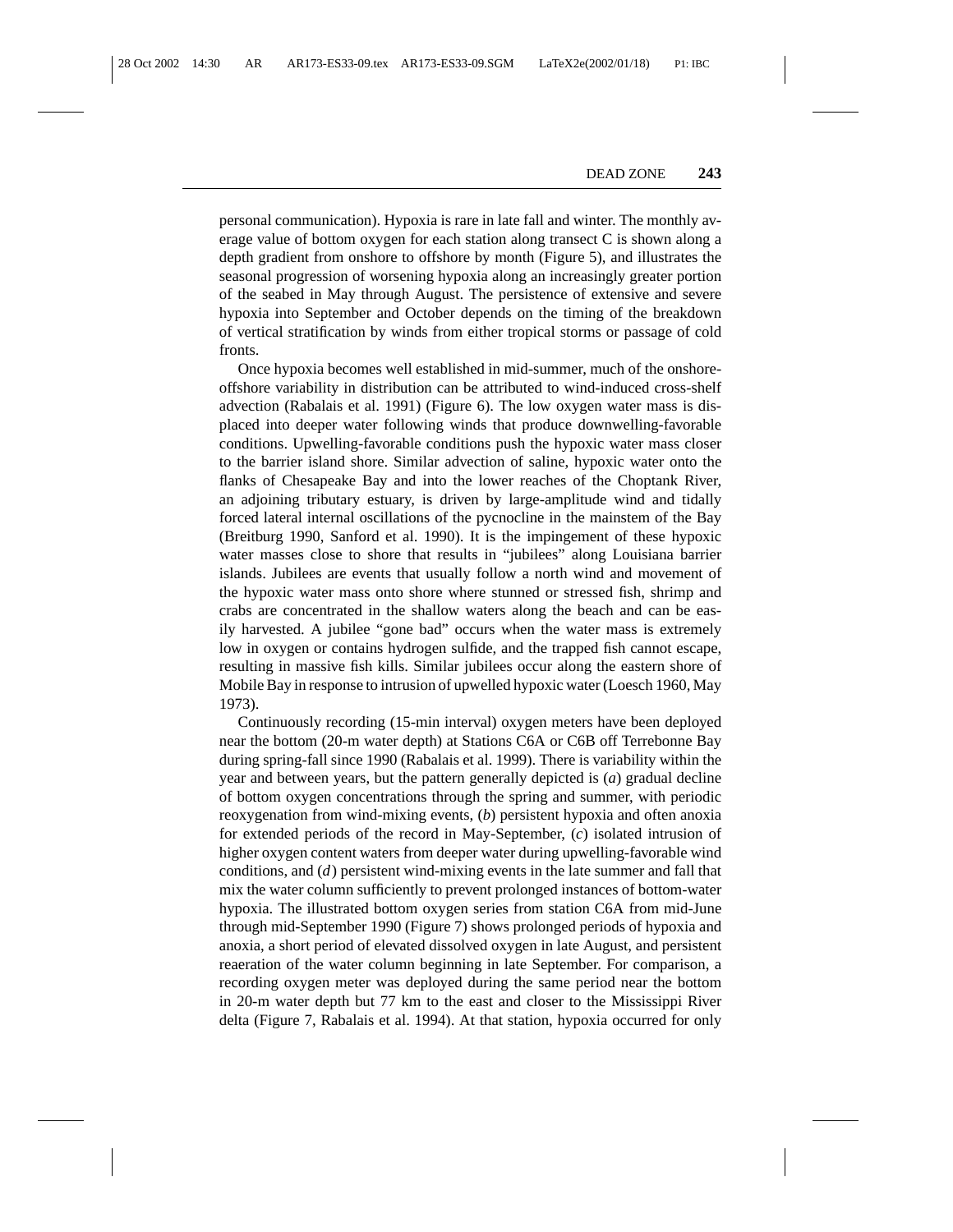

Figure 6 Cross-shelf contours for dissolved oxygen concentration (mg l<sup>-1</sup>) during an upwelling-favorable wind condition (16 August 1990) and a downwelling-favorable wind condition (17 September 1990).

44% of the record from mid-June through mid-October (compared to 75% at station C6A), and there was a strong diurnal pattern in the oxygen time-series data for the former and not for the latter. The dominant coherence at the diurnal peaks of the oxygen record, from the site in the Mississippi River bight, with the bottom pressure record from a gauge located just offshore of Terrebonne Bay suggests that the dissolved oxygen signal was due principally to advection of the interface between hypoxic and normoxic water by tidal currents. These two bottom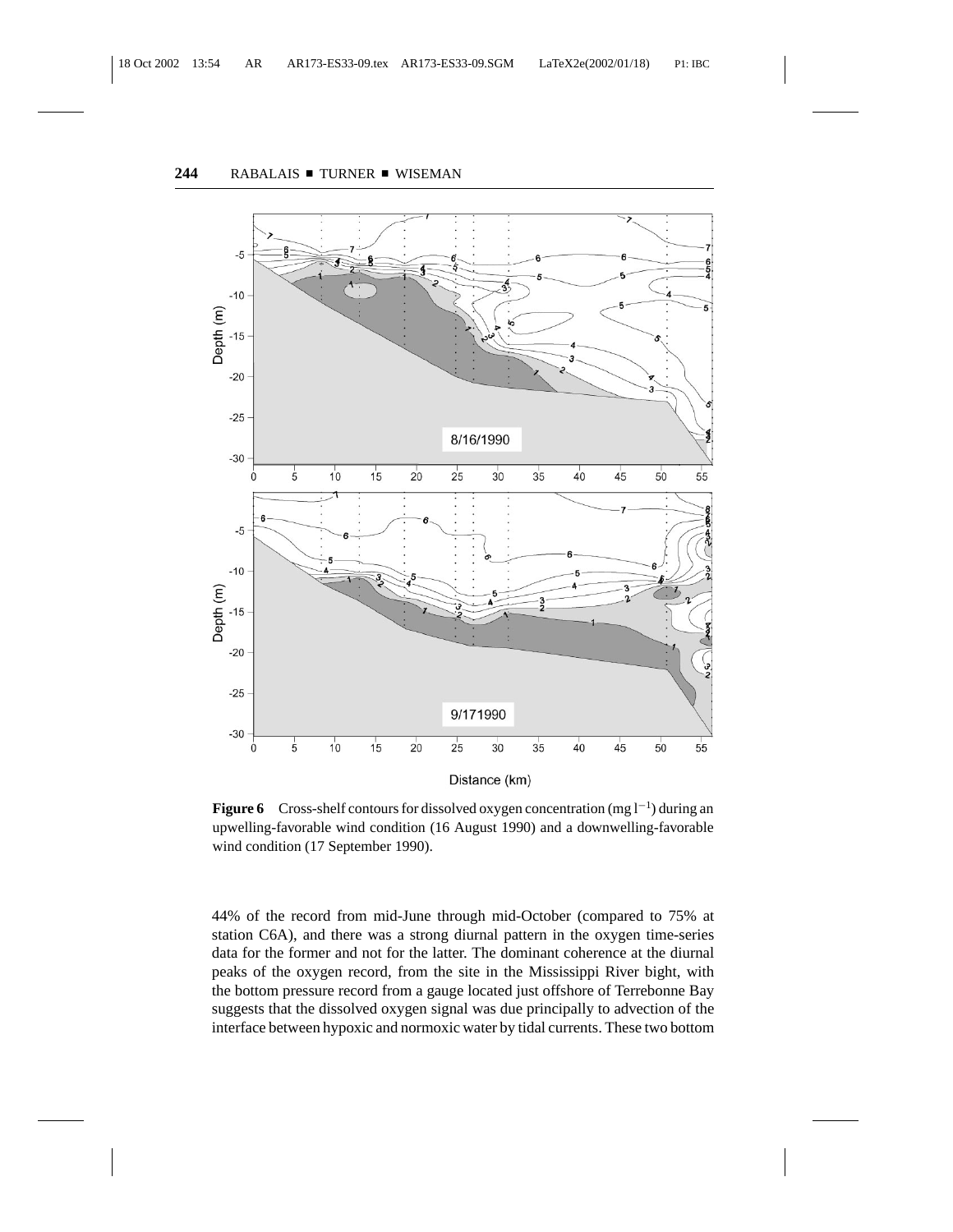

**Figure 7** Time-series plots of bottom dissolved oxygen concentration (mg 1<sup>-1</sup> in 1-hr intervals) at stations C6A on transect C and WD32E, 77 km to the east in the Mississippi River bight (from Rabalais et al. 1994; reproduced with permission of the Estuarine Research Federation).

oxygen records illustrate the differences of exposure of benthic and demersal organisms to persistent, severe low oxygen versus intermittent periods of hypoxia and normoxia.

Most instances of hypoxia elsewhere in the northern Gulf of Mexico along the Texas, Mississippi, Alabama, and Florida coasts are infrequent, short-lived, and limited in extent (N.N. Rabalais 1992, unpublished data). Hypoxia on the upper Texas coast is usually an extension of the hypoxic zone off Louisiana (Harper et al. 1991, Pokryfki & Randall 1987), although isolated areas may be found farther south (Gulf States Fisheries Commission 1982–91). Hypoxia east of the Mississippi River is also isolated and ephemeral, but occurs more frequently during high stages of the Mississippi River in flood years or when summer currents move more Mississippi River water to the east of the birdfoot delta. Hypoxia occurs off Mobile Bay in bathymetric low areas (Rabalais 1992). From limited data where both sides of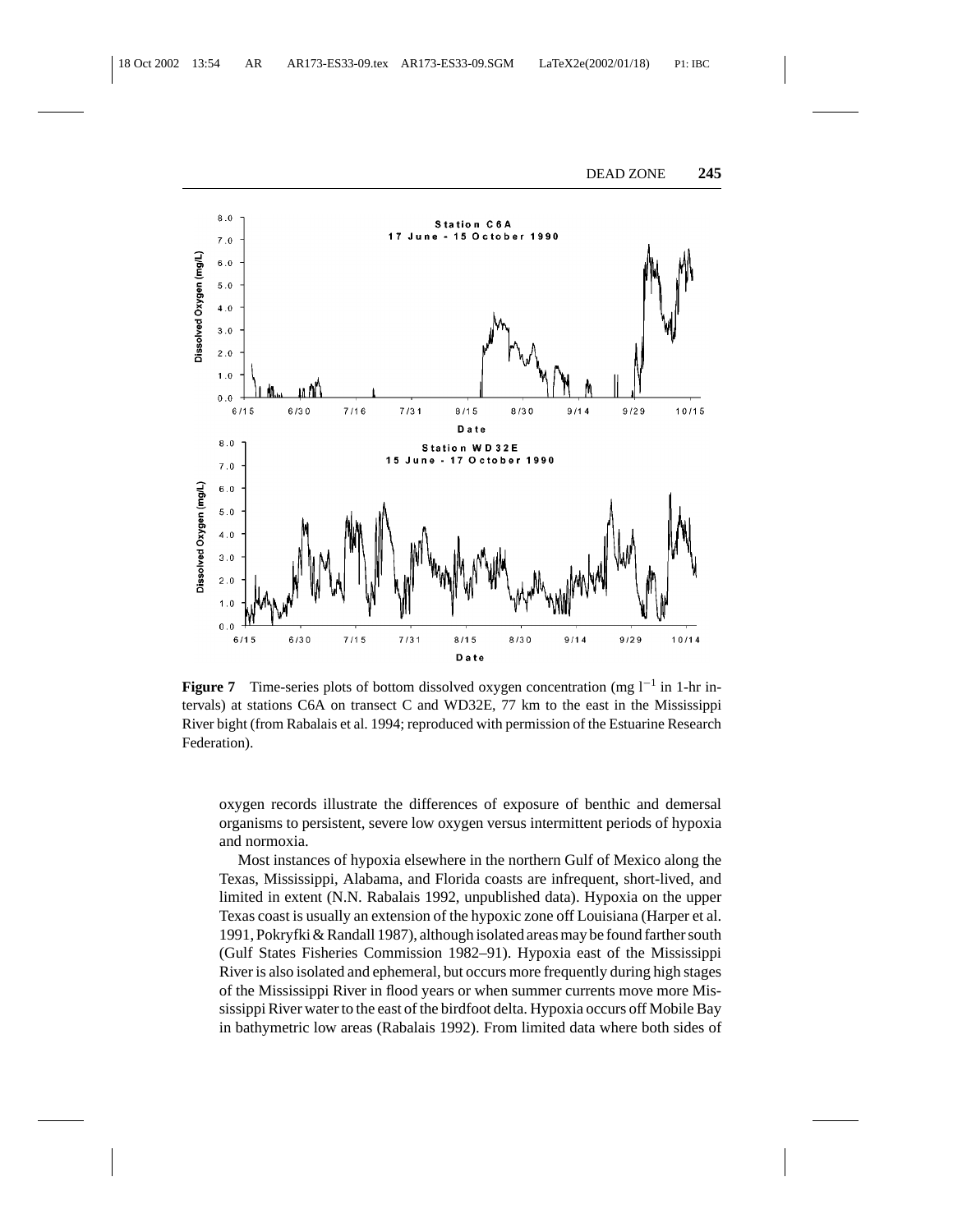the delta were surveyed (Turner & Allen 1982b), there was no evidence that the area of low oxygen formed a continuous band around the delta.

#### **HISTORY OF HYPOXIA AND RELATED FACTORS**

Whereas Gulf of Mexico coastal hypoxia has been systematically mapped only since 1985, there are data that document its presence since the early 1970s (Rabalais 1992, Rabalais et al. 1999, 2002). [Several references to low oxygen in the Gulf during the mid-1930s are clearly referring to data from the oxygen minimum layer in deeper Gulf waters that are not connected to the continental shelf hypoxia (Rabalais et al. 1999, 2002).] A series of environmental assessments of oil and gas production activities, strategic petroleum reserve sites, and locations for offshore oil lightering operations and groundfish fishery assessments put an increasing number of scientists onto the Louisiana continental shelf with conductivity/temperature/depth/oxygen meters in the period 1972–1984. These studies were usually site-specific and rarely assessed the entire Louisiana continental shelf where hypoxia has been documented since 1985 (Figure 2), but still showed that hypoxia occurred in many locations in waters 5–30 m deep in the spring to fall, with most occurrences in the summer. In 1975–1976, Louisiana shelfwide surveys and surveys between Mobile Bay and Atchafalaya Bay (Ragan et al. 1978, Turner & Allen 1982b, respectively) found hypoxic areas that were less extensive than those mapped since 1985; however, the Turner & Allen (1982b) study area was smaller than the present-day grid. Whereas it appears from this compilation of data that hypoxia may have been increasing in frequency or extent, the history of hypoxia over decadal and century scales remained poorly resolved.

One might expect a propensity for the northern Gulf of Mexico ecosystem to develop hypoxia naturally because of the high volume of fresh water and nutrients delivered by the Mississippi River and the nature of the stratified coastal system. The question is often posed: hasn't hypoxia always been a feature of this system? Because relevant water column data do not exist before 1972, and systematic surveys did not start until 1985, we turned to the sediment record for paleoindicators of long-term transitions related to eutrophication and oxygen conditions beneath the Mississippi River plume. Sediment cores from inside and outside the current hypoxic region contain chemical and biological remains that reflect conditions extant in surface and bottom waters at the time the sediment was deposited and thus provide clues to decadal and century-long changes.

Sediment core indicators clearly document recent eutrophication and increased organic sedimentation in bottom waters, with the changes more apparent in areas of chronic hypoxia and coincident with the increasing nitrogen loads from the Mississippi River system in the 1950s (Eadie et al. 1994, Turner & Rabalais 1994a). This evidence comes as an increased accumulation of diatom remains (biologically bound silica) and marine-origin carbon (stable carbon isotope analysis) accumulation in the sediments. The increases in diatom-based productivity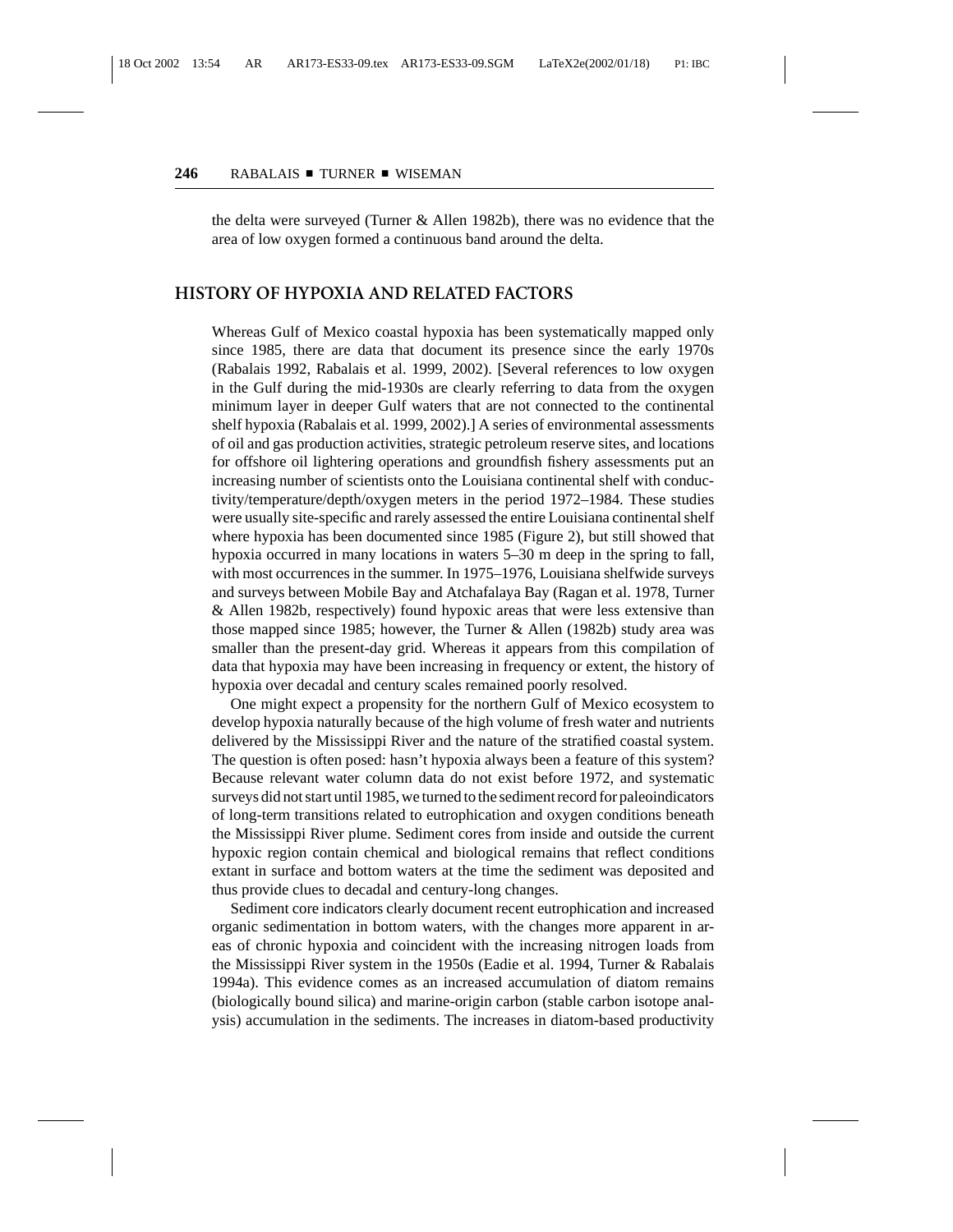were also indicated in an analysis of changing dissolved silicate mixing diagrams along the Mississippi River plume (Turner & Rabalais 1994b). There have been no significant increases in either the riverine organic carbon or silica loads (Goolsby et al. 1999). The suspended sediment loads carried by the Mississippi River to the Gulf of Mexico have decreased by one-half since the Mississippi valley was first settled by European colonists (Meade et al. 1990). Alterations occurred as a result of deforestation and agriculture, changes in land management, and construction of dams, diversions, and levees. The decrease in suspended sediments has happened mostly since 1950 when the largest natural sources of sediments in the drainage basin were cut off from the Mississippi River mainstem by the construction of large reservoirs on the Missouri and Arkansas Rivers (Meade & Parker 1995). This large decrease in sediments from the western tributaries was counterbalanced somewhat by a five- to tenfold increase in sediment loads in the Ohio River as a result of deforestation and row-crop farming (Keown et al. 1986). A decrease in sediment load could potentially affect both the particulate and dissolved organic nitrogen flux. Because Mississippi River suspended sediment load has decreased since the 1950s (Meade 1995) and the dissolved inorganic nitrogen pool has increased from anthropogenic influences (Turner  $\&$  Rabalais 1991), the relative importance of the organic nitrogen associated with the suspended sediment load might be less for the Mississippi River than for other large world rivers (Mayer et al. 1998). It is reasonable to infer that the increases in paleoindicators of phytoplankton productivity in the sediment record since the 1950s are related to in situ production of marine algae stimulated by dissolved inorganic nutrients.

Time courses for several surrogates for oxygen conditions are shown in Figure 8. The mineral glauconite forms under reducing conditions in sediments, and its abundance is an indication of low oxygen conditions. (Glauconite also forms in reducing sediments whose overlying waters are  $>2$  mg l<sup>-1</sup> dissolved oxygen.) The average glauconite abundance in the coarse fraction of sediments was ∼5.8% from 1900 to a transition period between 1940 and 1950, when it increased to  $\sim$ 13.4% (Figure 8; Nelsen et al. 1994), suggesting that hypoxia may have existed at some level before the 1940–1950 time period, but that it worsened since then. Benthic foraminiferans and ostracods are also useful indicators of reduced oxygen levels because oxygen stress decreases their overall diversity as measured by the Shannon-Wiener Diversity Index (SWDI). Foraminiferal and ostracod diversity decreased since the 1940s and early 1950s, respectively (Figure 8; Nelsen et al. 1994, TA Nelsen, unpublished data). While present-day foraminiferal diversity is generally low in the Mississippi River bight, comparisons among assemblages from areas of different oxygen depletion indicate that the dominance of *Ammonia parkinsoniana* over *Elphidium* spp. (A-E index) was much more pronounced in oxygen-depleted compared to well-oxygenated waters (Rabalais et al. 1996, Sen Gupta et al. 1996). The A-E index has also proven to be a strong, consistent oxygen-stress signal in other coastal areas (Chesapeake Bay, Karlsen et al. 2000; Long Island Sound, Thomas et al. 2000). The A-E index from sediment cores increased significantly after the 1950s, suggesting increased oxygen stress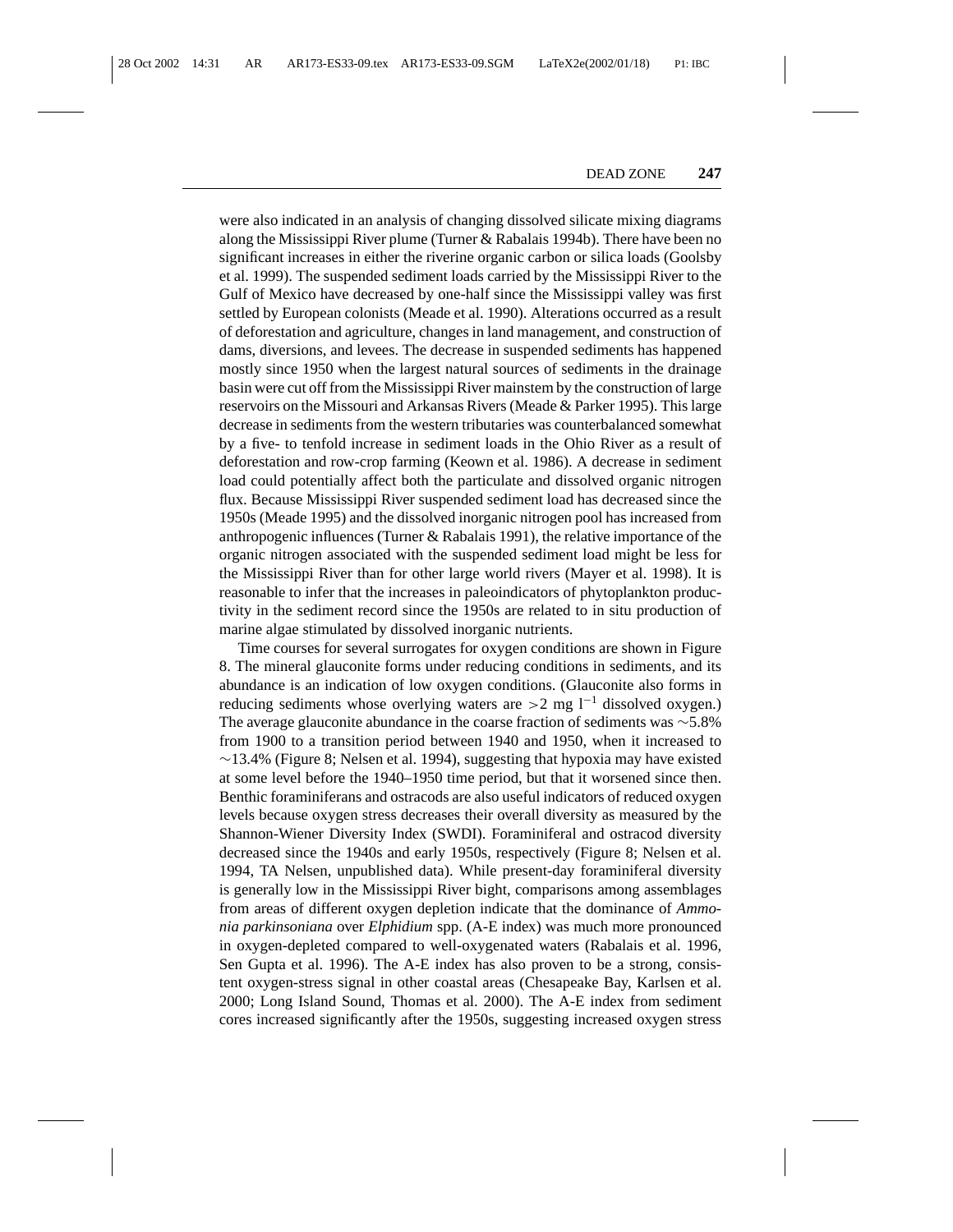(in intensity or duration) in the last half century (Figure 8). *Buliminella morgani*, a hypoxia-tolerant species, known only from the Gulf of Mexico, dominates the present-day population  $(50\%)$  within areas of chronic seasonal hypoxia, and has also increased markedly in recent decades (Sen Gupta et al. 1996). *Quinqueloculina* sp. (a hypoxia-intolerant foraminiferan) was a conspicuous member of the fauna from 1700 to 1900 (not illustrated; Rabalais et al. 1996), indicating that oxygen stress was not a problem prior to 1900. The trend of hypoxia, beginning at some level at the turn of the century with a significant increase after the 1950s when nitrate loads began to increase in the Mississippi River, has been further corroborated by analysis of bacterial chloropigments in dated sediment cores from the Mississippi River bight (Chen et al. 2001).

The long-term changes in hypoxia indicators can be compared with other longterm data sets and conditions in the watershed and Mississippi River to devise a scenario of what factors have changed through time that are most relevant to the changing hypoxia indicated in the sediment cores. The surrogates for oxygen conditions indicate an overall increase in continental shelf oxygen stress (in intensity or duration or both) in the last 100 years that seems especially severe since the 1950s. The indicators of worsening oxygen conditions parallel the increase in indicators of surface water primary production that accumulate in the sediments, i.e., diatom remains and phytoplankton-derived carbon, and the increasing flux of dissolved nitrate in the Mississippi River discharge (Turner & Rabalais 1991, 1994a; Goolsby et al. 1999).

In addition to a steady population increase within the Mississippi basin with related inputs of nitrogen through municipal wastewater systems, human activities have changed the natural functioning of the Mississippi River system. Navigation channelization and flood control through leveeing along the length of the river are clearly important watershed alterations, but most of these activities occurred well before the 1950s. Other significant alterations in landscape (e.g., deforestation, conversion of wetlands to cropland, loss of riparian zones, expansion of artificial agricultural drainage) removed most of the buffer for removing nutrients from runoff into the Mississippi tributaries and main stem. There was an increase in the area of land artificially drained between 1900 and 1920, and another significant burst in drainage during 1945–1960 (Mitsch et al. 2001). There was a dramatic increase in nitrogen input into the Mississippi River drainage basin, primarily from fertilizer application, between the 1950s and 1980s (Goolsby et al. 1999). These important alterations in land use and nitrogen input led to significant increases in riverine nitrate concentrations and flux to the Gulf (Turner & Rabalais 1991, Goolsby et al. 1999).

Because the amount of fresh water delivered to the northern Gulf of Mexico influences both the nitrogen load and the strength of salinity stratification on the shelf, climate-induced variability in river discharge will influence the extent and severity of hypoxia. Annual river discharge since the early 1900s has been highly variable, but total annual discharge increased by only 15% since 1900 and 30% since the 1950s (Bratkovich et al. 1994). This is in contrast to the 300% increase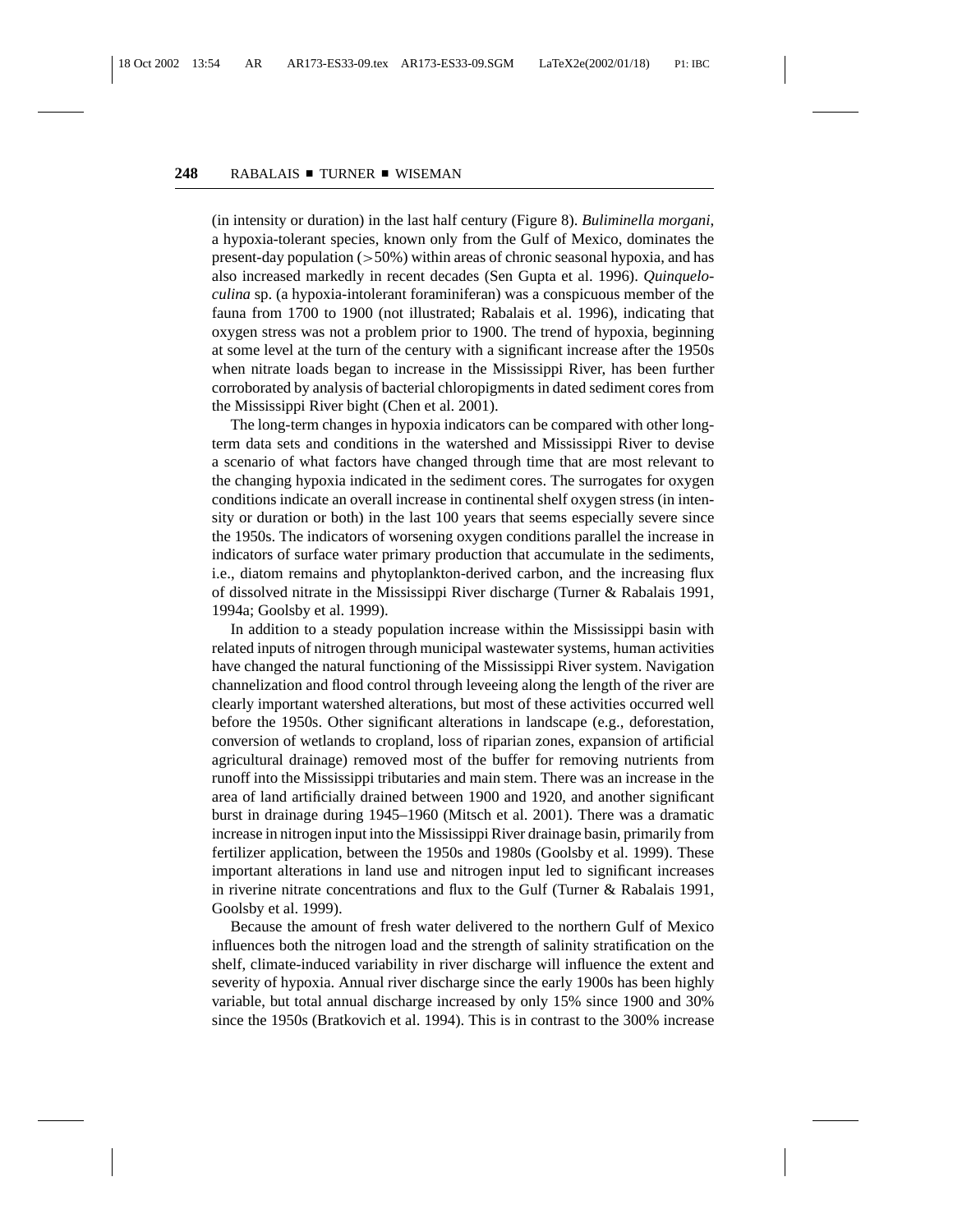in nitrate load since the 1950s (Turner & Rabalais 1991, Goolsby et al. 1999). Clearly, the most significant driver in the change in nitrate load is the increase in nitrate river concentration, not freshwater discharge (Justić et al. 2002). In addition, the change in annual freshwater discharge appears to be due mostly to increased discharge in September–December (Bratkovich et al. 1994), a period less important to both the physical and biological processes that lead to hypoxia development and maintenance.

Organic carbon supplied by the Mississippi River was proposed as a cause of the formation of hypoxia in the Gulf (Carey et al. 1999). This view has been largely discounted (Committee on Environment and Natural Resources 2001) because: (*a*) the suspended sediment load in the river has declined by about half since the 1950s, (*b*) the particulate organic load that could settle on the Louisiana shelf has also most likely decreased since then, (*c*) the distances to which particulate organic carbon would need to be transported to affect the large area of hypoxia are too great for the riverine particles to provide a significant load, and (*d*) stable carbon isotope data for sediment cores from the hypoxic zone indicate that 80% of the carbon accumulated in the sediments is of marine, not terrestrial origin. A similar argument for carbon associated with wetland loss in coastal Louisiana can be applied. Wetland loss rates in coastal Louisiana peaked at 1200 ha yr−<sup>1</sup> in the period 1955 to 1978, but the loss rate subsequently declined (Turner 1997), and mass flux calculations clearly indicate that this is a relatively small source of organic carbon to the hypoxic region. In addition, stable carbon isotope analyses indicate that wetland organic carbon accumulation is confined to a narrow band next to shore (Turner & Rabalais 1994a).

Where sufficient long-term data exist, e.g., Chesapeake Bay, the northern Adriatic Sea, the Baltic and the Black Seas, there is clear evidence for increases in nutrient flux, increased primary production, and worsening hypoxia (Cloern 2001). Thorough analyses of multiple indicators in sediment cores from the Chesapeake Bay indicate that sedimentation rates and eutrophication of the waters of the Bay have increased dramatically since the time of European settlement of the watershed (Cooper & Brush 1993, Cooper 1995, Karlsen et al. 2000). In addition, results indicate that hypoxia and anoxia may have been more severe and of longer duration in the last 50 years, particularly since the 1970s. The sediment core findings corroborate long-term changes in Chesapeake Bay water column chlorophyll biomass since the 1950s (Harding & Perry 1997). The parallels of the Chesapeake Bay eutrophication and hypoxia to those of the Mississippi River watershed and Gulf of Mexico hypoxia are striking, in particular those of the last half-century.

#### **EFFECTS OF HYPOXIA ON LIVING RESOURCES**

Increases in loads of nitrogen and phosphorus, sometimes accompanied by reductions in dissolved silicate, to estuarine and coastal systems can result in enhancement of primary and often secondary production (Nixon 1995, Cloern 2001,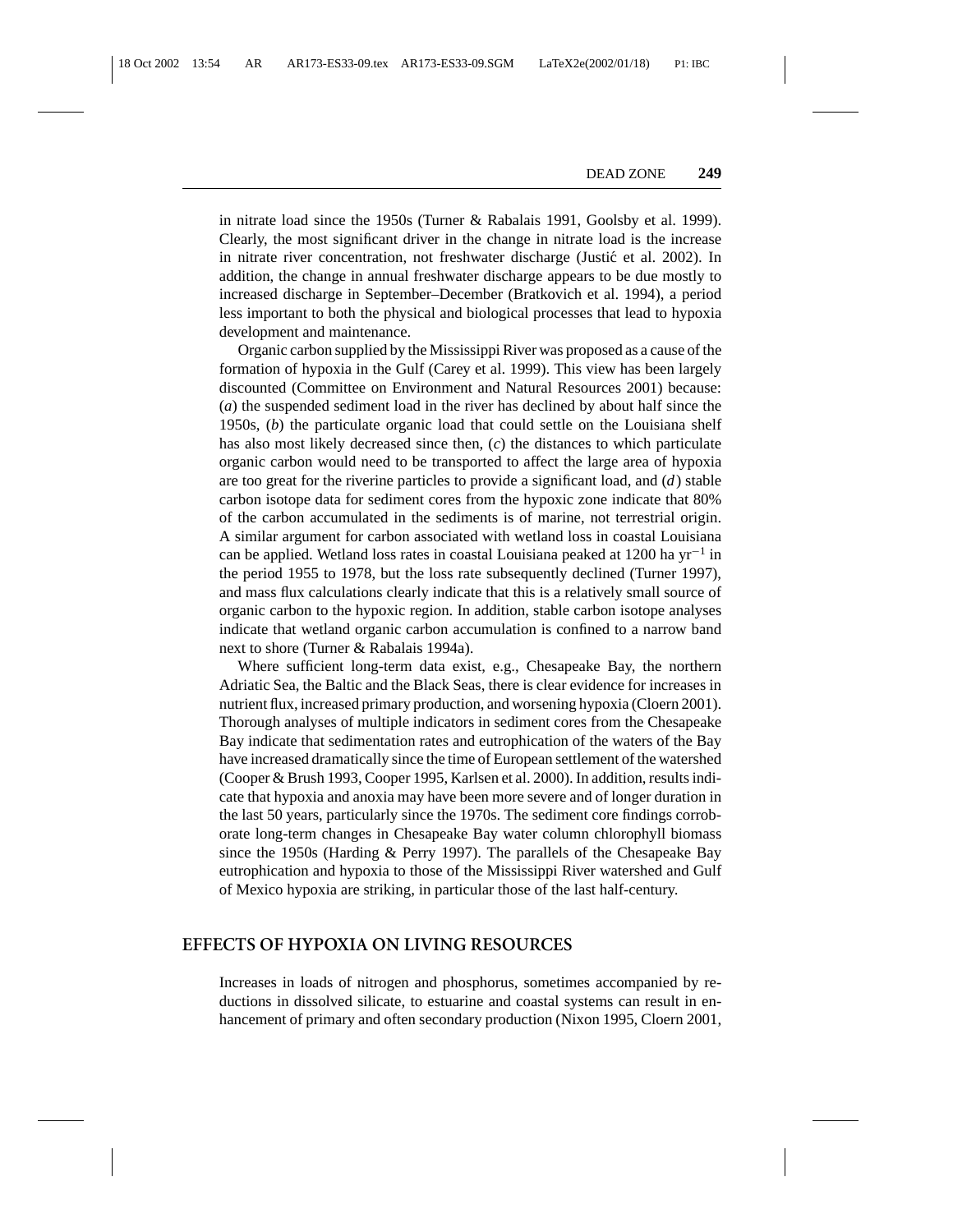Rabalais & Turner 2001a, Rabalais 2002). The shifts in nutrient ratios may also shift the composition of the phytoplankton base and thus affect trophic interactions, the transfer of energy through marine food webs, and the flux of carbon that causes the development of hypoxia (Officer & Ryther 1980, Turner et al. 1998, Dortch et al. 2001, Turner 2001). Whereas these multiple effects of nutrient enhancement certainly deserve attention (Rabalais 2002), we focus here on the effects of hypoxia, or the reduction in available oxygen, on living resources in the Gulf of Mexico with comparative information from elsewhere, especially where information on Gulf resources is more limited.

As the oxygen concentration falls from saturated or optimal levels toward depletion, a variety of physiological impairments, including survivability, affect animals residing in the lower water column, in the sediments, or attached to hard substrates. The obvious effects of hypoxia/anoxia are displacement of pelagic organisms and selective loss of demersal and benthic organisms (Figure 9) (Rabalais et al. 2001a,b). These impacts may be aperiodic or recurring with some or full



**Figure 9** Progressive changes in fish and invertebrate fauna as oxygen concentration decreases from 2 mg l−<sup>1</sup> to anoxia (from Rabalais et al. 2001a; reproduced with permission of the Americal Geophysical Union).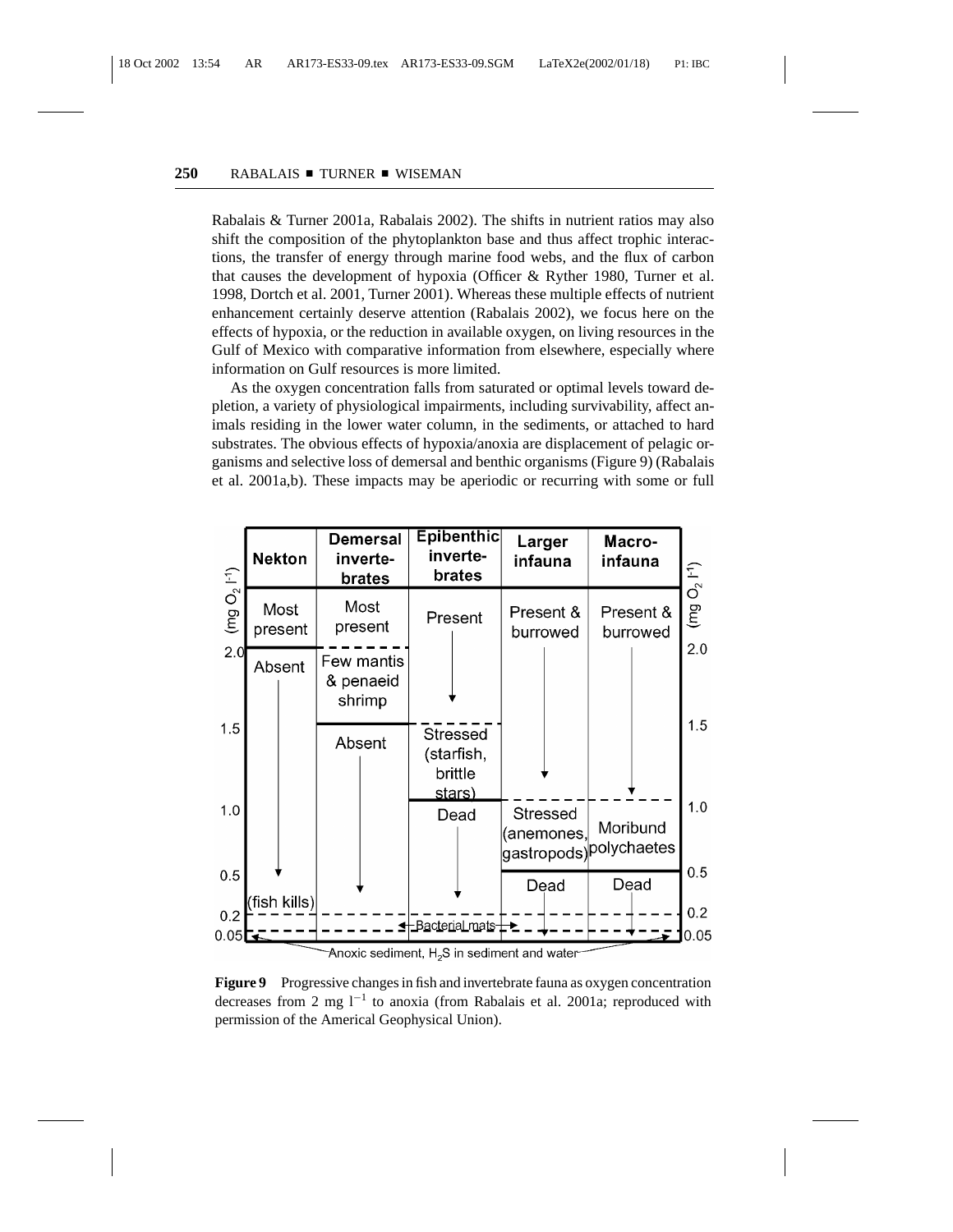recovery, or permanent so that long-term ecosystem structure and function shift. Some organisms are adapted physiologically or behaviorally to persist in or avoid hypoxic environments (Burnett & Stickle 2001, Marcus 2001, Purcell et al. 2001). Behavioral responses include active avoidance, a response only available for swimming organisms versus those attached to substrates or associated with the bottom, and reduced feeding. Physiological adaptations include dormancy, reduction in molting and growth rates, increased ventilation rate, increased circulation of blood past respiratory organs, increased production of hemoglobin or other oxygen binding proteins, and anaerobic metabolism.

The distribution, abundance, and community composition of micro- and macrozooplankton are affected by episodic hypoxic/anoxic conditions in estuarine and coastal areas (Marcus 2001, Qureshi & Rabalais 2001, Purcell et al. 2001, Powers et al. 2001). Stages of the copepods *Acartia tonsa* and *Oithona colcarva* that normally migrated to bottom waters in Chesapeake Bay during daylight hours were not found there when oxygen levels were <1.0 mg l<sup>-1</sup>, but were concentrated at the pycnocline (Roman et al. 1993). *A. tonsa* also did not occur in anoxic bottom waters of a stratified lagoon in France, with the depth distribution varying with the location of the oxycline above the bottom (Cervetto et al. 1995). Qureshi  $\&$ Rabalais (2001) found a similar exclusion of copepod nauplii, copepodites and adults when the oxygen concentration was less than 1 mg  $l^{-1}$  in the Gulf of Mexico hypoxic zone, and vertical migration appeared to be disrupted at some stations. They also found a concentration of copepods and copepod nauplii below the pycnocline-oxycline but above the bottom where the oxygen concentration was reduced. Meroplankton (a water column life stage that alternates with a benthic life stage; usually larvae of benthic invertebrates) were also concentrated above oxygen-deficient bottom waters in summer and were either delaying metamorphosis or were unable to recruit to the seabed. Among polychaete larvae, however, only *Paraprionospio pinnata* appeared to be delaying metamorphosis by remaining in the water column above the seabed until the oxygen concentration returned to a level above 2 mg l<sup>-1</sup>; other polychaete larvae were distributed throughout the water column regardless of oxygen concentration (Powers et al. 2001). Eventual recruitment of macroinfaunal benthos to mostly defaunated sediments following long periods of hypoxia/anoxia was characterized by the predominance of juvenile *P. pinnata* owing to their delayed metamorphosis in combination with the inability of other recruits to survive conditions at the bottom (low oxygen and possibly hydrogen sulfide).

Most pelagic cnidarians and ctenophores (commonly grouped as jellyfish) do not live in hypoxic waters, although some species occur in high densities at very low oxygen concentrations or concentrate at the pycnocline/oxycline above severely hypoxic waters like the other zooplankton described above (Purcell et al. 2001). Experimental work with the schyphomedusan *Chrysaura quinquecirrha* and the ctenophore *Mnemiopisi leidyi* from Chesapeake Bay shows that the two jellyfish have prolonged survival at dissolved oxygen concentrations less than 2 mg l<sup>-1</sup>. They also prey on fish larvae that are less tolerant of low oxygen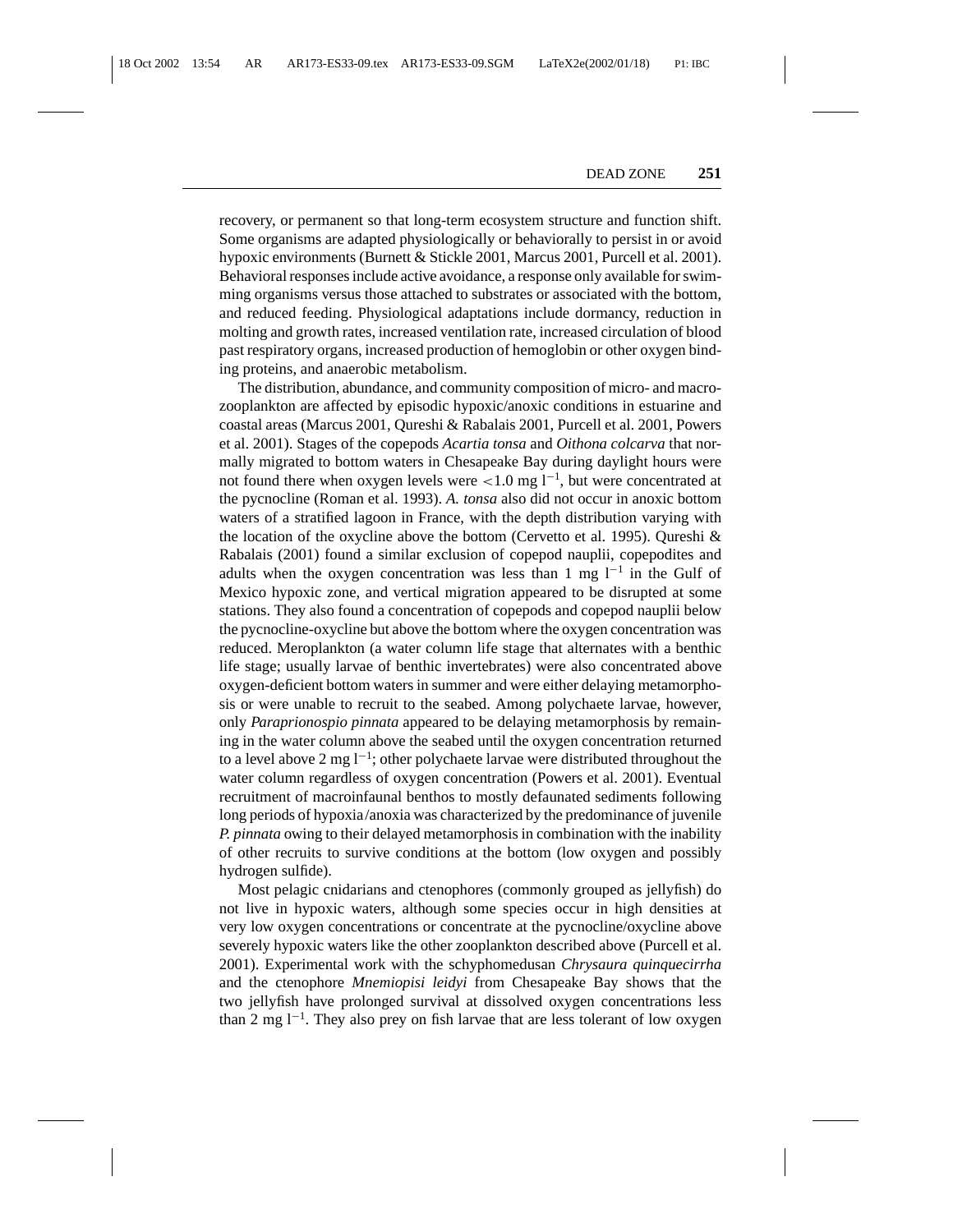conditions, giving these jellyfish a competitive advantage over fish in hypoxic waters such as Chesapeake Bay, the Black Sea, and potentially the Gulf of Mexico. The abundance of *C. quinquecirrha* has increased over the Louisiana-Texas continental shelf from 5% of all SEAMAP (Southeast Area Mapping and Assessment Program for fisheries-independent groundfish surveys) stations sampled between 1987 and 1991 to 13–18% since 1992. At the same time, the mean oxygen concentration in the bottom water of stations where this jellyfish was collected dropped from 6.3 mg l<sup>-1</sup> in 1987 to 3.4 mg l<sup>-1</sup> in 1997 (Purcell et al. 2001). Summertime *C. quinquecirrha* medusa populations increased numerically and expanded away from shore across the portion of the Louisiana shelf where hypoxia is most frequent in summer, and there was a significant overlap between summer *C. quinquecirrha* abundance and lower water column hypoxia (Graham 2001). Changes in abundance of these jellyfish, however, as noted by Graham (2001), could also be related to overfishing of predators such as menhaden, expansion of hard substrates available for benthic polyp stages, and long-term climate variations, although eutrophication and increasing hypoxia appear to be a more credible explanation.

The responses of the fauna associated with the lower water column or seabed vary, depending on the concentration of dissolved oxygen, but there is a fairly consistent pattern of progressive stress and mortality as the oxygen concentration decreases from 2 mg  $l^{-1}$  to anoxia (Rabalais et al. 2001a,b). Motile organisms (fish, portunid crabs, stomatopods, penaeid shrimp, and squid) are seldom found in bottom waters with oxygen concentrations less than 2 mg l−<sup>1</sup> . Below 1.5 to 1 mg l−<sup>1</sup> oxygen concentration, less motile and burrowing invertebrates exhibit stress behavior, such as emergence from the sediments. They eventually die if the oxygen remains low for an extended period. As oxygen levels fall from 0.5 mg  $l^{-1}$ toward 0 mg l−<sup>1</sup> , there is a fairly linear decrease in benthic infaunal diversity, abundance, and biomass. The sediments are never completely azoic, however. Some macroinfauna, such as the polychaetes *Ampharete* and *Magelona* and the sipunculan *Aspidosiphon*, are capable of surviving extremely low dissolved oxygen concentrations and/or high hydrogen sulfide concentrations. At minimal concentrations just above anoxia, sulfur-oxidizing bacteria form white mats on the sediment surface, and at 0 mg l<sup>-1</sup>, there is no sign of aerobic life, just black anoxic sediments.

The severely stressed seasonal hypoxic/anoxic zone of the Louisiana inner shelf in the northern Gulf of Mexico loses many higher taxa during the peak of hypoxia (Rabalais et al. 2001b). Larger, longer-lived burrowing infauna are replaced by short-lived, smaller surface deposit–feeding polychaetes. Certain typical marine invertebrates are absent from the fauna, for example, pericaridean crustaceans, bivalves, gastropods, and ophiuroids. The hypoxia-affected fauna in Chesapeake Bay is characterized by a lower proportion of deeper-burrowing equilibrium species such as long-lived bivalves and a greater dominance of short-lived surface-dwelling forms (Dauer et al. 1992). Long-term trends for the Skagerrak coast of western Sweden in semi-enclosed fjordic areas experiencing increased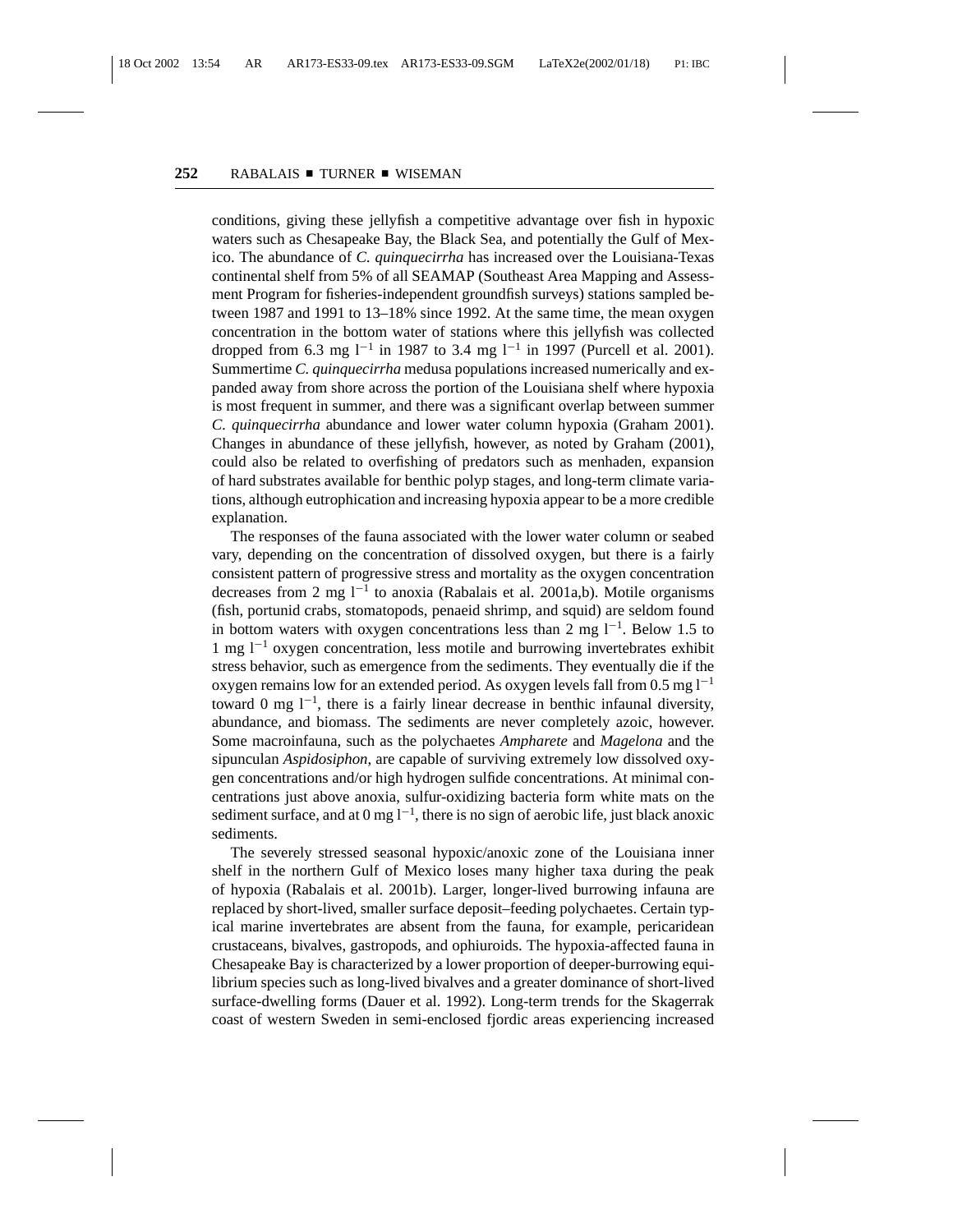oxygen stress (Rosenberg 1990) show declines in the total abundance and biomass of macroinfauna, abundance and biomass of mollusks, and abundance of suspension feeders and carnivores. These changes in benthic communities result in an impoverished diet for bottom-feeding fish and crustaceans and contribute, along with low dissolved oxygen, to altered sediment structure and sediment biogeochemical cycles.

Although there is a consistent decline in the macroinfauna as the oxygen concentration approaches 0 mg  $1^{-1}$ , many of the meiofaunal populations maintain similar numbers to those found under normoxic conditions. Other populations, however, go through a definite decline. Within a given habitat, certain species of foraminiferans and nematodes are typically most tolerant to hypoxia and anoxia while crustacean meiofauna, primarily the harpacticoid copepods, are least tolerant (Murrell & Fleeger 1989, Wetzel et al. 2001). Even apparent declines in the number of nematodes might as easily be explained by their apparent ability to emigrate into the water column in high numbers where they survive hypoxic conditions until normoxic conditions are re-established (Wetzel et al. 2001). While the numbers of macroinfauna become sufficiently depleted to no longer serve as a suitable food resource for demersal feeders such as shrimp, nematode numbers remain surprisingly high. Nematodes, although reduced in abundance at more severely affected stations (15-m depth) than inshore stations (8-m depth) on the southeastern Louisiana shelf, average about  $1200$  individuals per 10 cm<sup>2</sup> over an annual cycle (Murrell & Fleeger 1989). The insensitivity of nematode densities to oxygen deficiency or their occasional increase under severe hypoxia (Josefson & Widbom 1988, Cook et al. 2000) may make these remaining meiofaunal organisms potential food for foraging fish. The relative suitability of this potential nematode food to demersal feeders on the shelf compared to harpacticoid copepods and macroinfauna is not known. Fish and shrimp would not be potential predators during mid-summer severe hypoxia, but nematodes may be suitable prey for some foragers during the fall after hypoxia dissipates.

Important fishery resources are variably affected by direct mortality, forced migration, reduction in suitable habitat, increased susceptibility to predation, changes in food resources, and disruption of life cycles (Rabalais et al. 2001a). The effects of eutrophication, including hypoxia, are well known for some systems and include the increase in production of some species with a loss of others, including commercially important fisheries. The multi-level impacts of increased nutrient inputs and worsening hypoxia are not known for many components of productivity in the Gulf of Mexico, including pelagic and benthic, primary and secondary, food web linkages, and ultimately, fisheries yield. Comparisons of ecosystems along a gradient of increasing nutrient enrichment and eutrophication, or changes of a specific ecosystem over time through a gradient toward increasing eutrophication, provide information on how nutrient enrichment affects coastal communities. Caddy (1993) suggested a unimodal distribution of fishery yield in semi-enclosed seas in response to increasing eutrophication. The fishery yield is low in waters with low nutrients, but the yield increases as the nutrients increase, up to a point. As the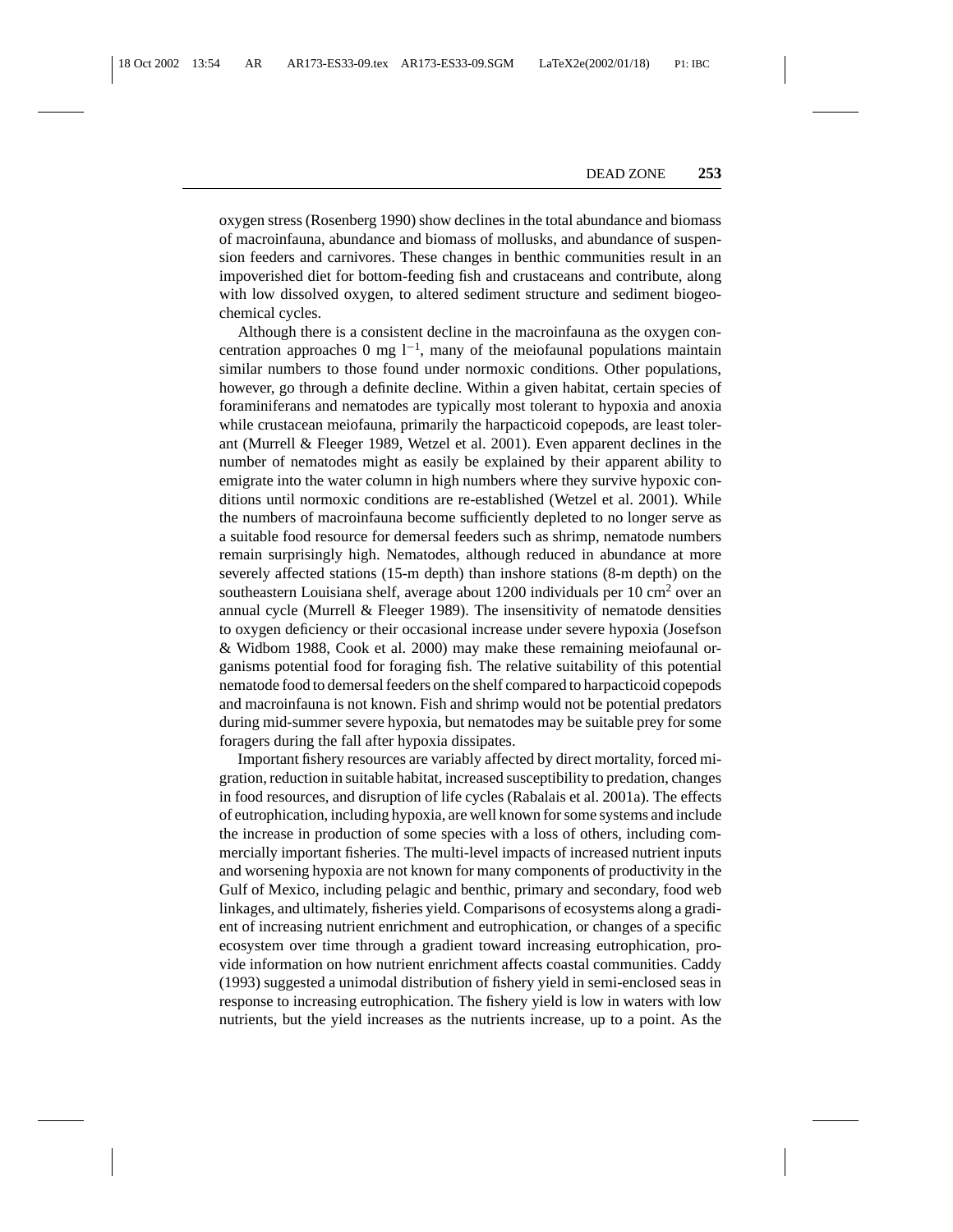ecosystem becomes increasingly eutrophied, there is a drop in fishery yield, but the decreases vary by habitat and feeding mode. The benthos are the first resources to be reduced by increasing frequency of seasonal hypoxia and eventually anoxia; bottom-feeding fishes then decline. The loss of a planktivorous fishery follows as eutrophication increases, with eventually a change in the zooplankton community composition. Where the current Gulf of Mexico fisheries lie along the gradient of increasing eutrophication is not known. It is well documented, however, that there is a negative relationship between the catch of brown shrimp (the largest economic fishery in the northern Gulf of Mexico) and the relative size of the mid-summer hypoxic zone (Zimmerman & Nance 2001). The catch per unit effort of brown shrimp has also declined significantly during the recent interval in which hypoxia was known to expand. As noted above for alternative hypotheses for increasing jellyfish abundances in areas of hypoxia off Louisiana, there may be additional or alternative reasons for shrimp decline in fisheries-dependent data, such as a trend of decreasing salinity in the coastal marshes, loss of habitat, or changes in fishing pressure.

Documenting the loss of fisheries related to the secondary effects of eutrophication, such as the loss of seabed vegetation and extensive bottom-water oxygen depletion, is complicated by poor fisheries data, inadequate economic indicators, increased fishing effort during the period of habitat degradation, natural variability of fish populations, shifts in harvestable populations, and climatic variability (Caddy 2000, Jackson et al. 2001, Boesch et al. 2001). Eutrophication of surface waters accompanied by oxygen deficient bottom waters can shift dominant fish stocks from demersal to pelagic. In the Baltic Sea and Kattegatt, where eutrophication-related ecological changes occurred mainly after World War II (reviewed by Elmgren & Larsson 2001a), some fish stocks increased because of increased food supply (e.g., pike perch in Baltic archipelagos) while others decreased (e.g., from oxygen deficiency that reduced Baltic cod recruitment and eventual harvest). Similar shifts are suggested by limited data on the Mississippi River–nfluenced shelf, with the increase in selected pelagic species in bycatch from trawls and a decrease in certain demersal species (Chesney & Baltz 2001). Still another analysis, however, indicated that the pelagic fishery yield may be impacted by extensive hypoxia on the northern Gulf of Mexico continental shelf (Smith 2001; J. Smith, unpublished data). In the case of commercial fisheries in the Black Sea, it is difficult to distinguish the impacts of eutrophication (e.g., the loss of macroalgal habitat and oxygen deficiency or a shift from benthic to pelagic production), from the possibility of overfishing. After the mid-1970s, benthic fish populations (e.g., turbot) collapsed, and pelagic fish populations (e.g., anchovy and sprat) started to increase. The commercial fisheries diversity declined from some 25 fished species to about 5 in 20 years (1960s to 1980s), while anchovy stocks and fisheries increased rapidly (Mee 2001). The point remains unclear on the gradient of increasing nutrients as to where benefits of higher overall yields become subsumed by environmental problems that lead to decreased landings quantity or quality.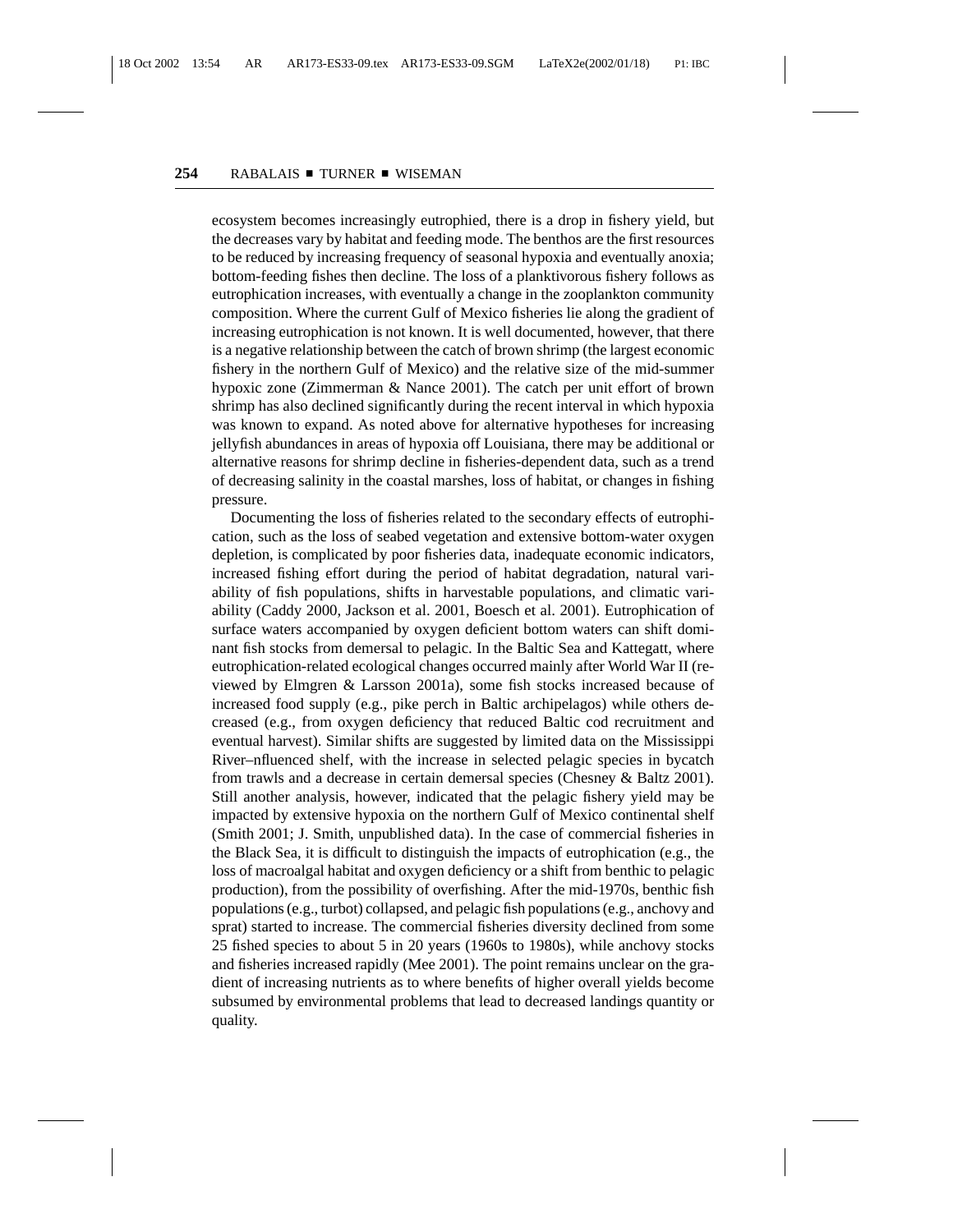# **NUTRIENT MANAGEMENT AND RECOVERY**

The accelerated time course of coastal eutrophication in the northern Gulf of Mexico since the 1950s was typical for most temperate coastal regions at the terminus of modified rivers flowing through developed countries. In the northern Gulf of Mexico, the time course of eutrophication and hypoxia followed most closely the exponential growth of fertilizer use beginning in the 1950s. Elsewhere in the world, the relative proportion of agriculture-source nutrients may not be as high as in the Mississippi River basin, but other sources of nutrients, such as municipal and industrial wastewater and atmospheric deposition, also increased substantially since the 1950s. The consumption of fertilizers has plateaued in many developed countries, but continues to increase in developing countries (Seitzinger et al. 2002). There is no indication that fertilizer use will decrease, and controlling the nonpoint sources of nutrient pollution has proven much more difficult than controls emplaced for point sources (Boesch 2002). Without the curtailing of nutrient loads, the trajectory of coastal water quality degradation in the northern Gulf of Mexico will likely continue, or perhaps worsen under scenarios of increased precipitation in climate change models (Justić et al. 1996). Elsewhere in the world, eutrophication, with sometimes accompanying hypoxia, will continue without a reduction in nutrient loads and will certainly accelerate in areas where nutrient loads are on the rise. There are, however, several good examples of nutrient management schemes that have resulted in reversal of symptoms of eutrophication and economically driven experiments where similar results have occurred. However, many attempts to curtail nutrient export to estuarine and coastal waters have met with limited success in meeting reduction goals or environmental goals.

Hypoxia and anoxia have existed in the open waters of the Black Sea for millennia, but hypoxia on the northwestern Black Sea shelf became more frequent and widespread in the 1970s and 1980s (Tolmazin 1985, Zaitsev 1992, Mee 2001), affecting up to  $40,000 \text{ km}^2$  in depths of 8 to 40 m. There is also evidence that the suboxic zone of the open Black Sea enlarged toward the surface by about 10 m since 1970. As a result of the economic collapse of the former Soviet Union and declines in subsidies for fertilizers, the decade of the 1990s witnessed a substantially decreased input of nutrients via the Danube River, which was accompanied by signs of recovery in the pelagic and benthic ecosystems of the Black Sea (Mee 2001). There is a recovery in zoobenthos species diversity, phytoplankton biomass has declined by about 30% from the 1990 maxima, there is some recovery of the diatoms, the phytoplankton are more diverse, the incidence of intense blooms has declined, and there is a limited recovery of some zooplankton stocks and diversity in limited geographic areas. There has been no recovery of benthic macroalgal beds. For the first time in several decades, oxygen deficiency was absent from the northwestern shelf of the Black Sea in 1996, and receded to an area less than 1000 km<sup>2</sup> in 1999. Most fish stocks in the northwestern Black Sea are still depleted (Mee 2001), however. There should be little doubt of the strong relationships among human activities, Danube River nutrient loads, Black Sea eutrophication, and the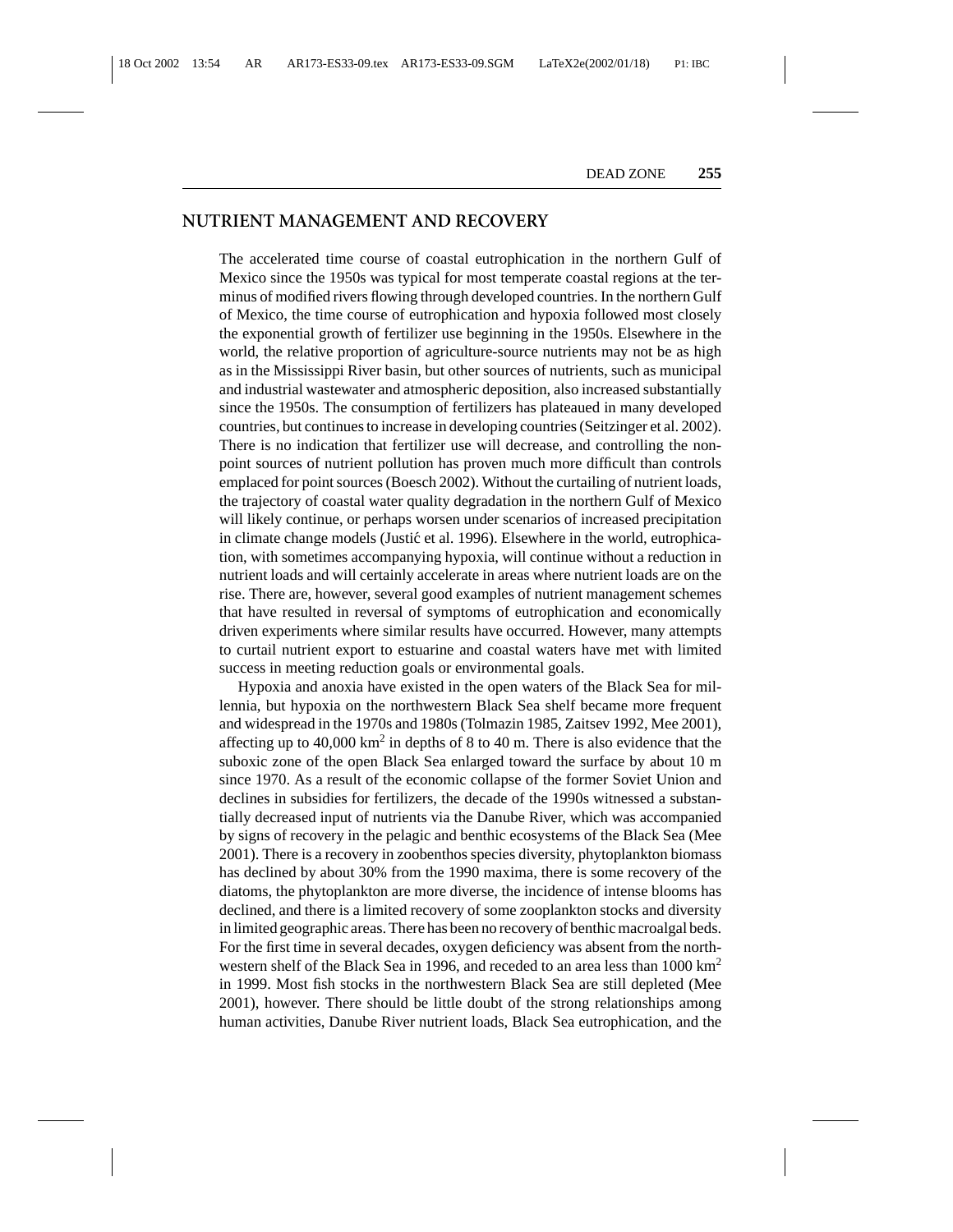demise of pelagic and benthic coastal ecosystems, as well as similar linkages in the partial recovery of those systems following reduced nutrient loading.

The severe degradation of water quality in Tampa Bay and loss of valuable habitat, particularly seagrass beds, was followed by nutrient management schemes that reduced the nitrogen and phosphorus inputs to the bay (Johansson & Lewis 1992). Four years after improved sewage treatment, ambient chlorophyll *a* concentrations decreased in Hillsborough Bay, and the noxious filamentous cyanobacteria *Schizothrix calcicola* also decreased. Modest seagrass recovery followed. An aggressive nutrient management program with broad-scale public, institutional, and private participation continues under the Tampa Bay Estuary Program (National Research Council 2000), with the current goal to hold gains made in nutrient load reductions by making additional reductions in point and diffuse sources to offset the effects of anticipated high rate of population growth in the region.

On a larger scale, with the causes of hypoxia more clearly defined and the sources of nutrients fairly well understood, a Task Force forwarded to Congress in 2001 an Action Plan for Reducing, Mitigating, and Controlling Hypoxia in the Northern Gulf of Mexico (Mississippi River/Gulf of Mexico Watershed Nutrient Task Force 2001, Rabalais et al. 2002). Reaching this step of nutrient policy development required a scientific consensus that the increase in nitrogen loading was the primary factor in the worsening of hypoxia in the northern Gulf of Mexico. Finding common ground on the hypoxia assessment and a general action plan that calls for reducing hypoxia in the northern Gulf of Mexico by two-thirds was not reached without debate or controversy (Rabalais et al. 2002). The next step, development of a detailed resource management plan that will probably require the reduction of nitrogen inputs by 30% for a watershed covering 41% of the contiguous United States, remains a daunting task.

Within estuaries and coastal systems, a decrease in external nutrient loads does not produce an immediate shift in the eutrophic condition of the system, in part because of the continued remineralization of labile carbon and releases of regenerated nutrients. The response of the Black Sea coastal ecosystem to lower nutrient loading took almost a decade. Seagrass recovery in Tampa Bay lagged nutrient load reductions by about 8 years. Boynton & Kemp (2000) suggested a nutrient memory over timescales of a year rather than seasonal periods as suggested by Chesapeake Bay water residence times. Assessing the recovery of Chesapeake Bay in response to the nutrient load reductions achieved so far is complicated by numerous factors. One indicator that could be attributed to reduced nutrients is a return of sea grasses to some regions, although the present coverage is only a small portion of the habitat occupied in the 1950s (Boesch 2001). Justić et al. (1997) suggested that at least a year of continued carbon respiration following high deposition of carbon in a flood year contributed to oxygen demand on the Louisiana continental shelf in the following summer. Researchers within the narrow, coastal inlets of the Bodden are less optimistic about system recovery where nutrients to that sector of the Baltic were reduced greatly during the last decade of the twentieth century, but the expected improvement of water quality has not been demonstrated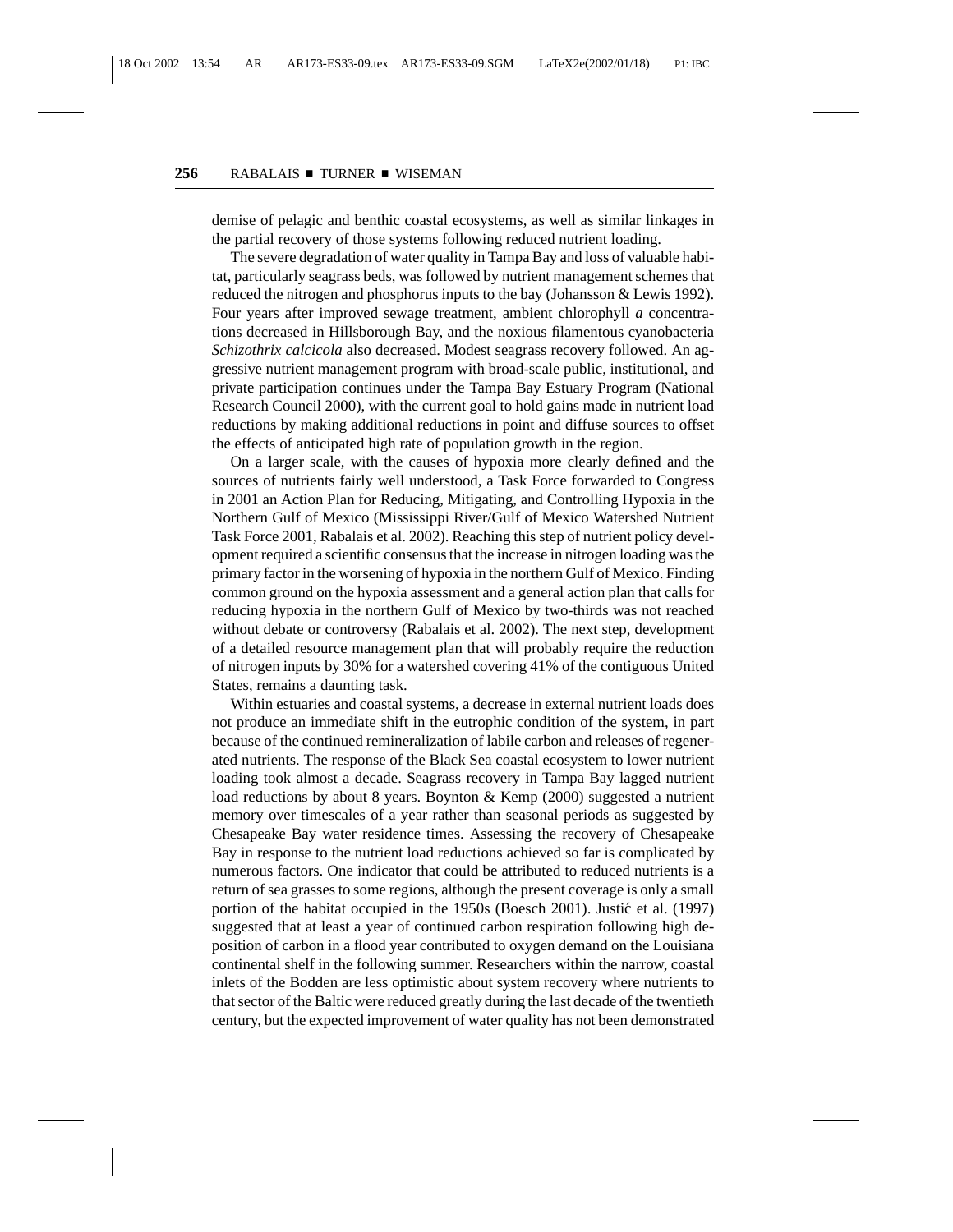(Meyer-Reil & Köster 2000). In addition, there is an inertia in terrestrial systems and rivers and streams with regard to losses from land to sea following nutrient reductions actually achieved or planned (Grimvall et al. 2000). On the timescale of a few years, changes in the anthropogenic impact on water quality may easily be overshadowed by natural fluctuations in climate. These facts are relevant to management strategies to mitigate nutrient loads to estuaries and coastal waters, and the perceived projection for recovery.

For many environmental problems, including excess nutrients, scientists, political institutions, and society must often agree on policy and intervention measures in the face of scientific uncertainty. Fortunately, around the globe, measures to decrease excess nutrient loads proceeded without complete scientific consensus on which nutrients to reduce, how much, and by what methods. Knowledge gaps will remain and new ones will surface, but most action plans for reducing and mitigating the effects of nutrients are conceived within a long-term adaptive management strategy that links management actions with monitoring, research, modeling, and a commitment to reassess conditions periodically (Elmgren 2001, Elmgren & Larsson 2001b, Rabalais et al. 2002). This can only improve the long-term prognosis for improved water quality resulting from robust actions while improving the science.

#### **ACKNOWLEDGMENTS**

The data presented were collected beginning in 1985 with support from the National Oceanic and Atmospheric Administration (NOAA), National Ocean Service, and subsequently from the Louisiana Board of Regents Support Fund, NOAA Nutrient Enhanced Coastal Ocean Productivity program, the Louisiana-Texas Physical Oceanography Program sponsored by Minerals Management Service (MMS), the Louisiana Sea Grant College Program, the NOAA National Undersea Research Program, the MMS University Research Initiative, the Gulf of Mexico Program, and the NOAA Coastal Ocean Program. We thank these organizations for their support. We also thank Ben Cole for maintaining our data in a manner helpful to analysis of long-term trends and for assistance with the preparation of figures.

#### **The** *Annual Review of Ecology and Systematics* **is online at http://ecolsys.annualreviews.org**

#### **LITERATURE CITED**

- Alpine AE, Cloern JE. 1992. Trophic interactions and direct physical effects control phytoplankton biomass and production in an estuary. *Limnol. Oceanogr.* 37:946– 55
- Anderson DM, Glibert PM, Burkholder JM.

2002. Harmful algal blooms and eutrophication: nutrient sources, composition, and consequences. *Estuaries.* 25: In press

Arntz WE. 1981. Zonation and dynamics of macrobenthos in an area stressed by oxygen deficiency. In *Stress Effects on Natural*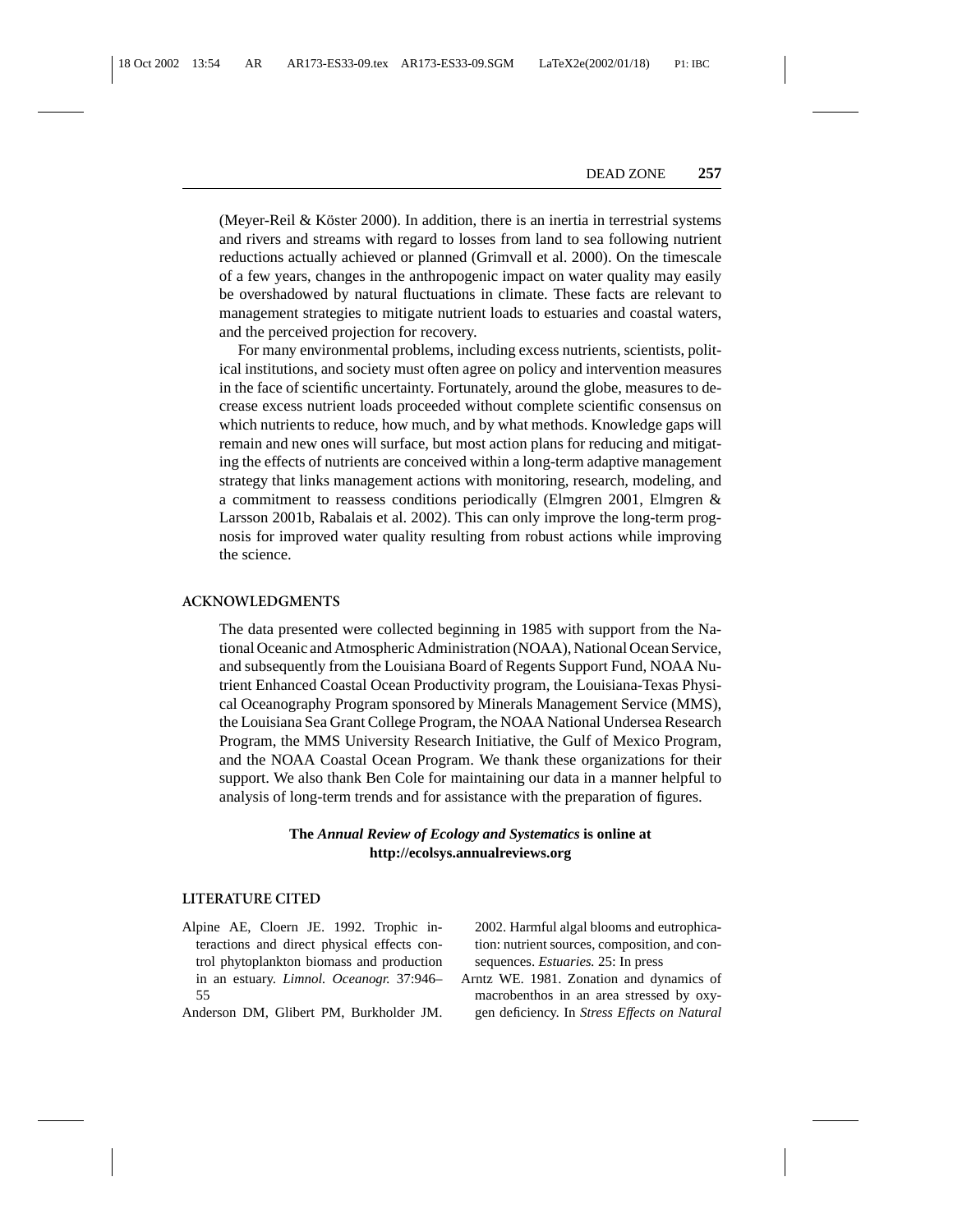*Ecosystems*, ed. GW Barrett, R Rosenberg, pp. 215–25. New York: Wiley

- Bennett EM, Carpenter SR, Caraco NF. 2001. Human impact on erodable phosphorus and eutrophication: a global perspective. *Bio-Science* 51:227–34
- Boesch DF. 2001. Science and integrated drainage basin coastal management. Chesapeake Bay and Mississippi Delta. See von Bodungen & Turner 2001, pp. 37–50
- Boesch DF. 2002. Challenges and opportunities for science in reducing nutrient overenrichment of coastal ecosystems. *Estuaries.* 25: In press
- Boesch DF, Burreson E, Dennison W, Houde E, Kemp M, et al. 2001. Factors in the decline of coastal ecosystems. *Science* 293:1589–90
- Boynton WR, Garber JH, Summers R, Kemp WM. 1995. Inputs, transformations, and transport of nitrogen and phosphorus in Chesapeake Bay and selected tributaries. *Estuaries* 18:285–314
- Boynton WR, Kemp WM. 2000. Influence of river flow and nutrient loads on selected ecosystem processes. A synthesis of Chesapeake Bay data. In *Estuarine Science: A Synthetic Approach to Research and Practice*, ed. JE Hobbie, pp. 269–98. Washington, DC: Island
- Bratkovich A, Dinnel SP, Goolsby DA. 1994. Variability and prediction of freshwater and nitrate fluxes for the Louisiana-Texas shelf: Mississippi and Atchafalaya River source functions. *Estuaries* 17:766–78
- Breitburg DL. 1990. Near-shore hypoxia in the Chesapeake Bay: patterns and relationships among physical factors. *Estuar. Coast. Shelf Sci.* 30:593–609
- Breitburg DL. 2002. Effects of hypoxia, and the balance between hypoxia and enrichment, on coastal fishes and fisheries. *Estuaries.* 25: In press
- Bricker SB, Clement CG, Pirhalla DE, Orlando SP, Farrow DRG. 1999. *National estuarine Eutrophication Assessment: Effects of Nutrient Enrichment in the Nation's Estuaries.* Silver Spring, MD: NOAA 71 pp.

Burnett LE, Stickle WB. 2001. Physiological

responses to hypoxia. See Rabalais & Turner 2001a, pp. 101–14

- Caddy JF. 1993. Toward a comparative evaluation of human impacts on fishery ecosystems of enclosed and semi-enclosed seas. *Rev. Fish. Sci.* 1:57–95
- Caddy JF. 2000. Marine catchment basin effects versus impacts of fisheries on semi-enclosed seas. *ICES J. Mar. Sci.* 57:628–40
- Caraco NF, Cole JJ. 1999. Human impact on nitrate export: an analysis using major world rivers. *Ambio* 28:167–70
- Carey AC, Pennock JR, Hehrter JC, Lyons WB, Schroeder WW, et al. 1999. The role of the Mississippi River in Gulf of Mexico hypoxia. *Rep. Fertilizer Inst., Environ. Inst. Publ. No. 70*. Univ. Ala., Tuscaloosa 79 pp.
- Cervetto G, Pagano M, Gaudy R. 1995. Feeding behavior and migrations in a natural population of the copepod *Acartia tonsa*. *Hydrobiologia* 300/301:237–48
- Chen N, Bianchi TS, McKee BA, Bland JM. 2001. Historical trends of hypoxia on the Louisiana shelf: application of pigments as biomarkers. *Org. Geochem.* 32:543–61
- Chesney EJ, Baltz DM. 2001. The effects of hypoxia on the northern Gulf of Mexico coastal ecosystem: a fisheries perspective. See Rabalais & Turner 2001a, pp. 321–54
- Cloern JE. 1999. The relative importance of light and nutrient limitation of phytoplankton growth: a simple index of coastal ecosystems sensitivity to nutrient enrichment. *Aquat. Ecol.* 33:3–16
- Cloern JE. 2001. Review. Our evolving conceptual model of the coastal eutrophication problem. *Mar. Ecol. Prog. Ser.* 210:223– 53
- Comm. Environ. Nat. Resourc. (CENR). 2000. *Integrated Assessment of Hypoxia in the Northern Gulf of Mexico.* Washington, DC: Nat. Sci. Tech. Counc. 58 pp.
- Cook AA, Lambshead PJD, Hawkins LE, Mitchell N, Levin LA. 2000. Nematode abundance at the oxygen minimum zone in the Arabian Sea. *Deep-Sea Res. II* 47:75– 85
- Cooper SR. 1995. Chesapeake Bay watershed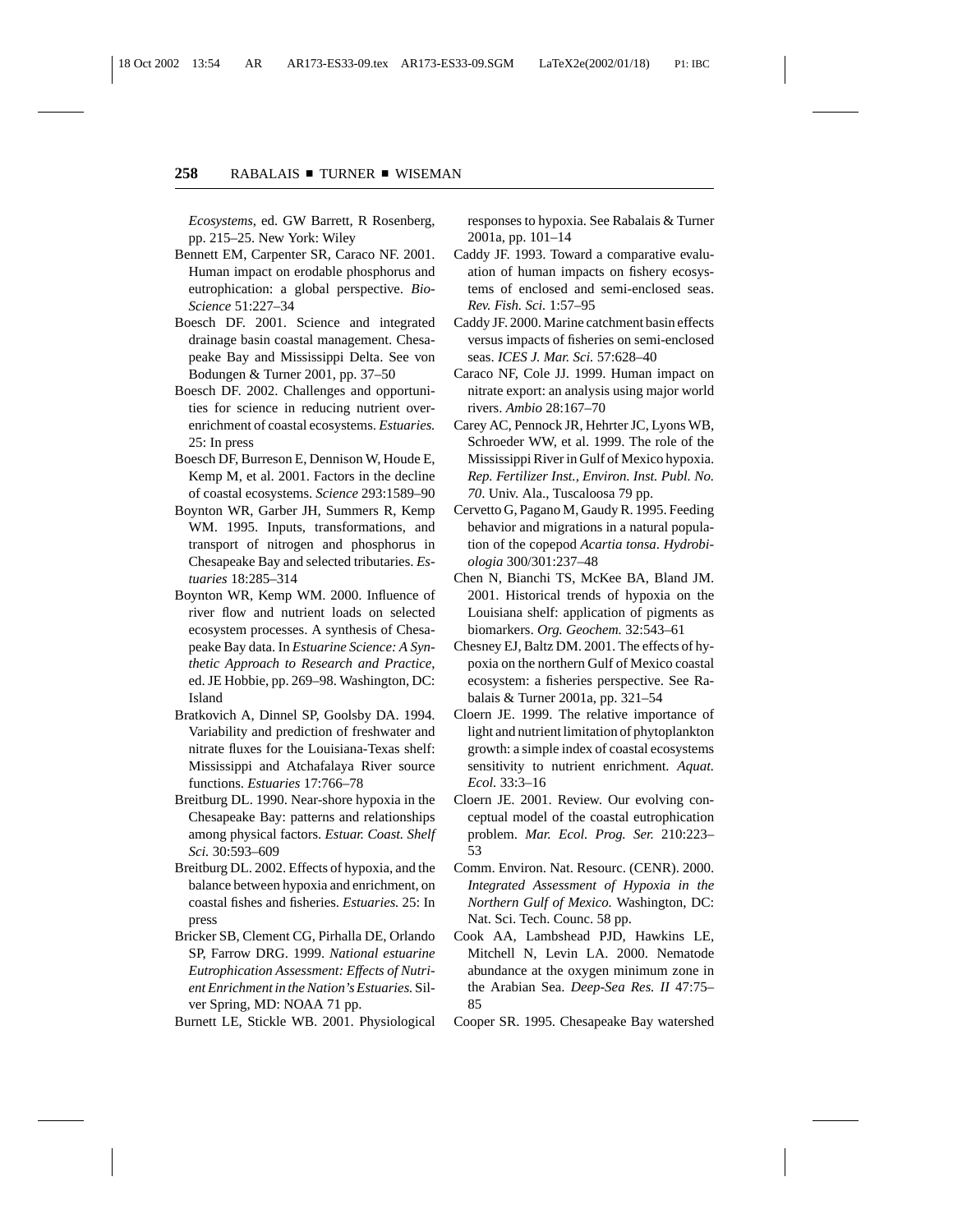historical land use: impact on water quality and diatom communities. *Ecol. Appl.* 5:703– 23

- Cooper SR, Brush GS. 1993. A 2500-year history of anoxia and eutrophication in Chesapeake Bay. *Estuaries* 16:617–26
- Dauer DM, Rodi AJ Jr, Ranasinghe JA. 1992. Effects of low dissolved oxygen events on the macrobenthos of the lower Chesapeake Bay. *Estuaries* 15:384–91
- Diaz RJ, Rosenberg R. 1995. Marine benthic hypoxia: a review of its ecological effects and the behavioural responses of benthic macrofauna. *Oceanogr. Mar. Biol. Ann. Rev.* 33:245–303
- Dortch Q, Rabalais NN, Turner RE, Qureshi NA. 2001. Impacts of changing Si/N ratios and phytoplankton species composition. See Rabalais & Turner 2001a, pp. 37–48
- Dunn DD. 1996. Trends in nutrient inflows to the Gulf of Mexico from streams draining the conterminous United States 1972–1993. *US Geol. Surv., Water-Res. Invest. Rep. 96–4113.* Austin, TX: US Geol. Surv. 60 pp.
- Dyer KR, Orth RJ, eds. 1994. *Changes in Fluxes in Estuaries: Implications from Science to Management*, *Proc. ECSA22/ERF Symp., Int. Symp. Ser*. Fredensborg, Denmark: Olsen & Olsen. 483 pp.
- Eadie BJ, McKee BA, Lansing MB, Robbins JA, Metz S, et al. 1994. Records of nutrientenhanced coastal ocean productivity in sediments from the Louisiana continental shelf. *Estuaries* 17:754–65
- Elmgren R. 2001. Understanding human impact on the Baltic ecosystem: changing views in recent decades. *Ambio* 30:222–31
- Elmgren R, Larsson U. 2001a. Eutrophication in the Baltic Sea area. Integrated coastal management issues. See von Bodungen & Turner 2001, pp. 15–35

Elmgren R, Larsson U. 2001b. Nitrogen and the Baltic Sea: managing nitrogen in relation to phosphorus. In *Optimizing Nitrogen Management in Food And Energy Production and Environmental Protection: Proc.2nd Int. Nitrogen Conf. Sci. Pol*. *Sci. World* 1(S2):371– 77

- Falkowski PG, Hopkins TS, Walsh JJ. 1980. An analysis of factors affecting oxygen depletion in the New York bight. *J. Mar. Res.* 38:479–506
- Fransz HG, Verhagen JHG. 1985. Modeling research on the production cycle of phytoplankton in the southern bight of the North Sea in relation to riverborne nutrient loads. *Netherlands J. Sea Res.* 19:241–50
- Garside C, Malone TC. 1978. Monthly oxygen and carbon budgets of the New York bight apex. *Estuar. Coast. Shelf Sci.* 6:93– 104
- Goolsby DA, Battaglin WA, Lawrence GB, Artz RS, Aulenbach BT, et al. 1999. Flux and sources of nutrients in the Mississippi-Atchafalaya River Basin, Topic 3 Rep. Integrated Assessment of Hypoxia in the Gulf of Mexico. *NOAA Coast. Ocean Prog. Dec. Anal. Ser. 17.* Silver Spring, MD: NOAA. 130 pp.
- Graham WM. 2001. Numerical increases and distributional shifts of *Chrysaora quinquecirrha* (Desor) and *Aurelia aurita* (Linn´e) (Cnidaria: Scyphozoa) in the northern Gulf of Mexico. *Hydrobiologia* 451:97–111
- Grimvall A, Stålnacke P, Tonderski A, 2000. Time scales of nutrient losses from land to sea—a European perspective. *Ecol. Eng.* 14:363–71
- Gulf States Mar. Fish. Comm. 1982–91. *SEAMAP Environmental and Biological Atlas of the Gulf of Mexico, 1982.* Ocean Springs, MS: Gulf States Mar. Fish. Comm.
- Harding LW Jr, Perry ES. 1997. Long-term increase of phytoplankton biomass in Chesapeake Bay, 1950–1994. *Mar. Ecol. Prog. Ser.* 157:39–52
- Harper DE Jr, McKinney LD, Nance JM, Salzer RR. 1991. Recovery responses of two benthic assemblages following an acute hypoxic event on the Texas continental shelf, northwestern Gulf of Mexico. See Tyson & Pearson 1991a, pp. 49–64
- Howarth R, Anderson D, Cloern J, Elfring C, Hopkinson C, et al. 2000. Nutrient pollution of coastal rivers, bays, and seas. *Issues Ecol.* 7:1–15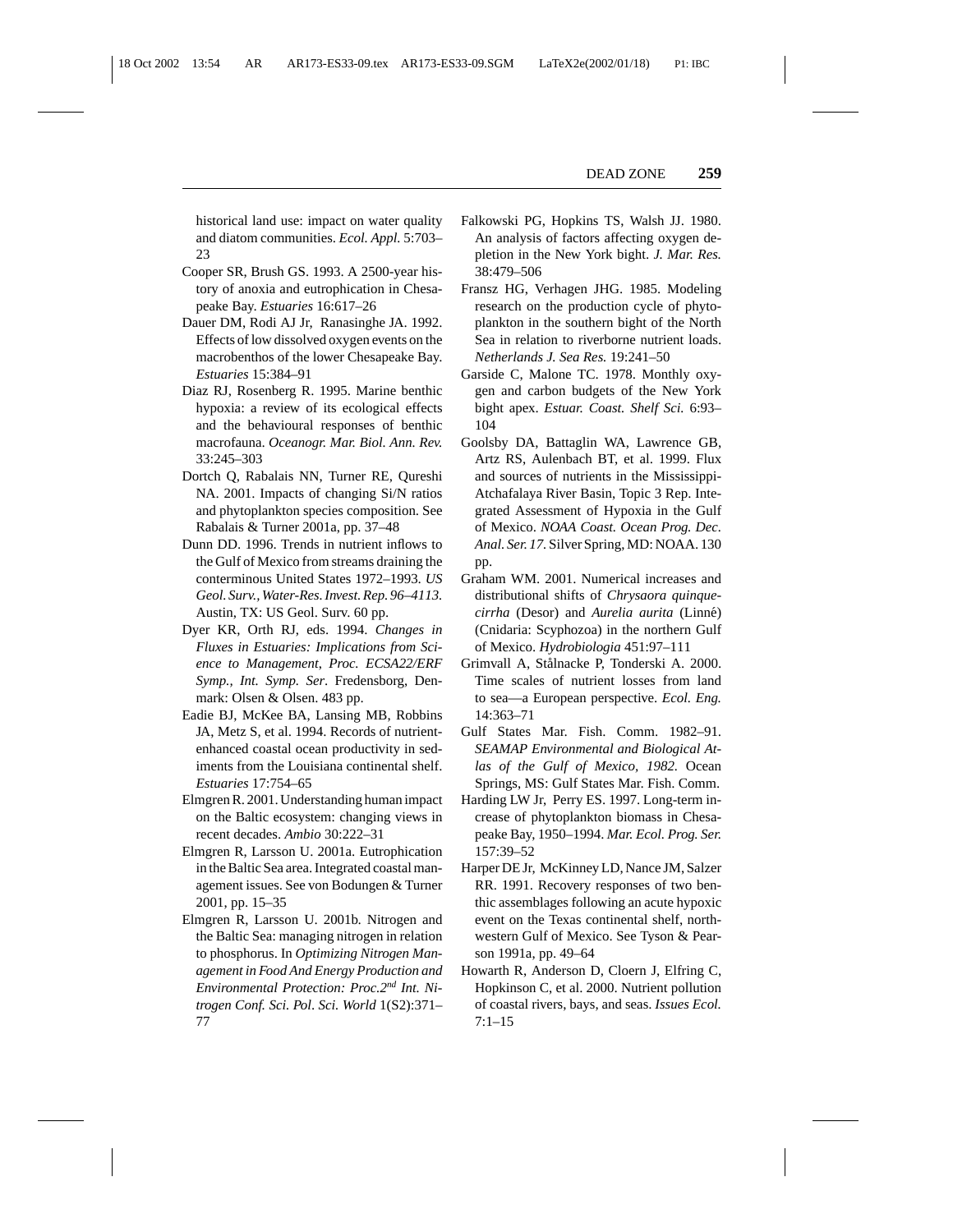- Howarth RW, Billen G, Swaney D, Townsend A, Jaworski N, et al. 1996. Regional nitrogen budgets and riverine N & P fluxes for the drainages to the North Atlantic Ocean: natural and human influences. *Biogeochemistry* 35:75–79
- Howarth RW, Jensen H, Marino R, Postma H. 1995. Transport to and processing of P in near-shore and oceanic waters. In *Phosphorus in the Global Environment: Transfers, Cycles and Management*, ed. H Tiessen, pp. 323–45. Chichester, UK: Wiley
- Jackson JBC, Kirby MX, Berger WH, Bjorndal KA, Botsford LW, et al. 2001. Historical overfishing and the recent collapse of coastal ecosystems. *Science* 293:629–38
- Johansson JOR, Lewis RR III. 1992. Recent improvements of water quality and biological indicators in Hillsborough Bay, a highly impacted subdivision of Tampa Bay, Florida, USA. In *Marine Coastal Eutrophication. The Response of Marine Transitional Systems to Human Impact: Problems and Perspectives for Restoration*. *Proc. Int. Conf., Bologna, Italy, March 1990*, ed. RA Vollenweider, R Marchetti, R Viviani, pp. 1199–1215. Amsterdam: Elsevier
- Josefson AB, Widbom B. 1988. Differential response of benthic macrofauna and meiofauna to hypoxia in the Gullmar Fjord basin. *Mar. Biol.* 100:31–40
- Justić D, Legovic T, Rottini-Sandrini L. 1987. Trends in oxygen content 1911–1984 and occurrence of benthic mortality in the northern Adriatic Sea. *Estuar. Coast. Shelf Sci.* 25:435–45
- Justić D, Rabalais NN, Turner RE. 1996. Effects of climate change on hypoxia in coastal waters: a doubled  $CO<sub>2</sub>$  scenario for the northern Gulf of Mexico. *Limnol. Oceanogr.* 41:992– 1003
- Justić D, Rabalais NN, Turner RE. 1997. Impacts of climate change on net productivity of coastal waters: implications for carbon budget and hypoxia. *Clim. Res.* 8:225– 37
- Justić D, Rabalais NN, Turner RE. 2002. Modeling the impacts of decadal changes in river-

ine nutrient fluxes on coastal eutrophication near the Mississippi River Delta. *Ecol. Model.* 152:33–46

- Justić D, Rabalais NN, Turner RE, Wiseman WJ Jr. 1993. Seasonal coupling between riverborne nutrients, net productivity and hypoxia. *Mar. Pollut. Bull.* 26:184–89
- Kamykowski D, Zentara S-J. 1990. Hypoxia in the world ocean as recorded in the historical data set. *Deep-Sea Res.* 37:1861–74
- Karlsen AW, Cronin TM, Ishman SE, Willard DA, Kerhin R, et al. 2000. Historical trends in Chesapeake Bay dissolved oxygen based on benthic Foraminifera from sediment cores. *Estuaries* 23:488–508
- Keown MP, Dardeau EA Jr, Causey EM. 1986. Historic trends in the sediment flow regime of the Mississippi River. *Water Resourc. Res.* 22:1555–64
- Loesch H. 1960. Sporadic mass shoreward migrations of demersal fish and crustaceans in Mobile Bay, Alabama. *Ecology* 41:292– 98
- Lohrenz SE, Fahnenstiel GL, Redalje DG, Lang GA, Chen X, et al. 1997. Variations in primary production of northern Gulf of Mexico continental shelf waters linked to nutrient inputs from the Mississippi River. *Mar. Ecol. Prog. Ser.* 155:45–54
- Malone TC. 1991. River flow, phytoplankton production and oxygen depletion in Chesapeake Bay. See Tyson & Pearson 1991a, pp. 83–93
- Marcus NH. 2001. Zooplankton: responses to and consequences of hypoxia. See Rabalais & Turner 2001a, pp. 49–60
- May EB. 1973. Extensive oxygen depletion in Mobile Bay, Alabama. *Limnol. Oceanogr.* 18:353–66
- Mayer LM, Keil RG, Macko SA, Joye SB, Ruttenberg KC, et al. 1998. Importance of suspended particulates in riverine delivery of bioavailable nitrogen to coastal zones. *Glob. Biogeochem. Cycles* 12(4):573–79
- Meade RH, ed. 1995. Contaminants in the Mississippi River, 1987–1992. *US Geol. Surv. Circ. 1133.* Denver, CO: US Dep. Int. 140 pp.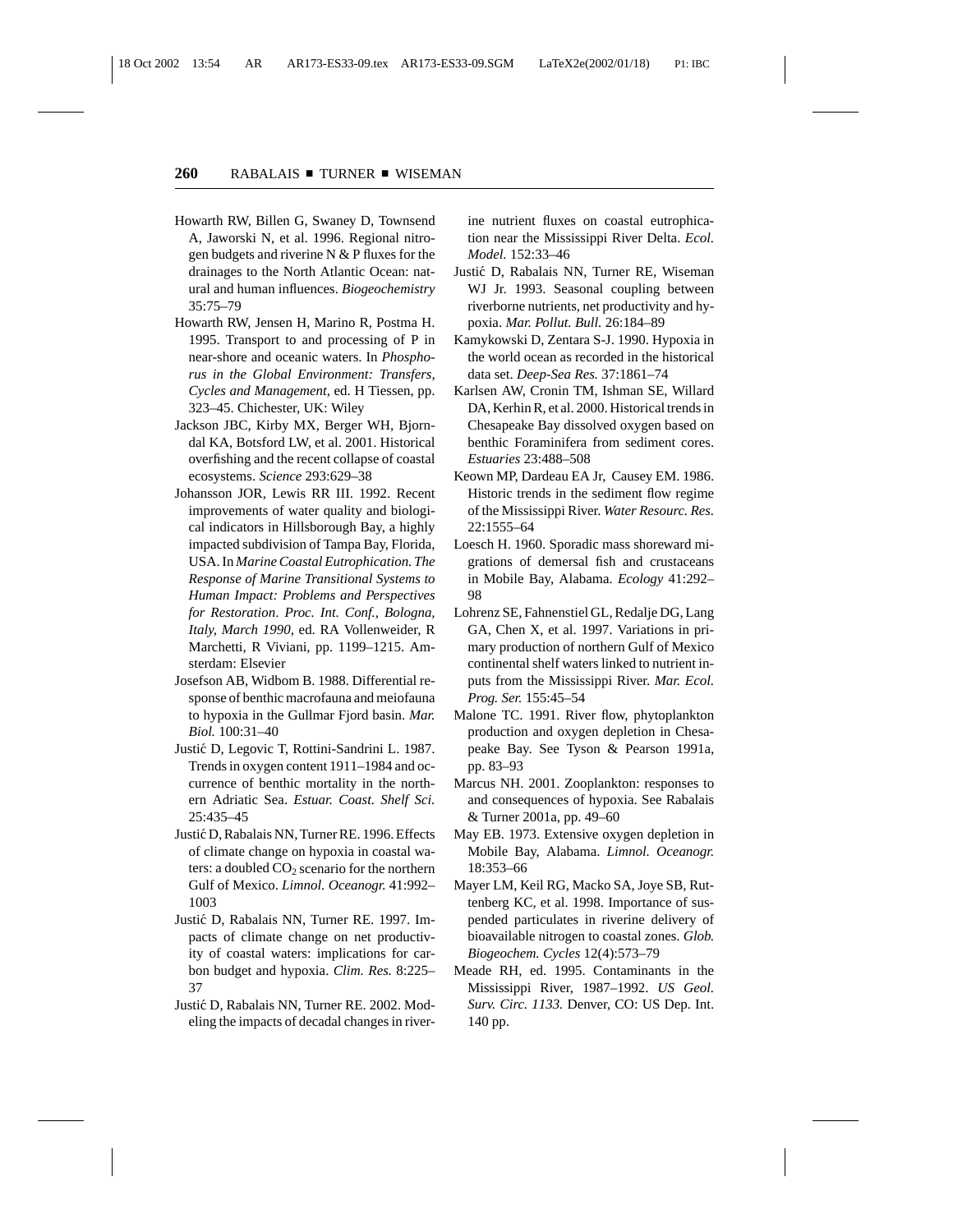- Meade RH, Parker R. 1985. Sediment in rivers of the United States. *US Geol. Surv. Water Supply Pap. 2275*, pp. 49–60. Washington, DC: GPO
- Meade RH, Yuzyk TR, Day TJ. 1990. Movement and storage of sediment in rivers of the United States and Canada. In *The Geology of North America*, *Vol. O-1*, ed. MG Wolman, HC Riggs, pp. 255–80. Boulder, CO: Geol. Soc. Am.
- Mee LD. 2001. Eutrophication in the Black Sea and a basin-wide approach to its control. See von Bodungen & Turner 2001, pp. 71–91
- Meyer-Reil L-A, Köster M. 2000. Eutrophication of marine waters: effects on benthic microbial communities. *Mar. Pollut. Bull.* 41:255–63
- Mississippi River/Gulf of Mexico Watershed Nutrient Task Force. 2001. *Action Plan for Reducing, Mitigating, and Controlling Hypoxia in the Northern Gulf of Mexico.* Washington, DC: EPA
- Mitsch WJ, Day JW Jr, Gilliam JW, Groffman PM, Hey DL, et al. 2001. Reducing nitrogen loading to the Gulf of Mexico from the Mississippi River basin: strategies to counter a persistent ecological problem. *BioScience* 15:373–88
- Murrell MC, Fleeger JW. 1989. Meiofauna abundance on the Gulf of Mexico continental shelf affected by hypoxia.*Cont. Shelf Res.* 9:1049–62
- Natl. Res. Counc. 2000. *Clean Coastal Waters—Understanding and Reducing the Effects of Nutrient Pollution.* Washington, DC: Natl. Acad. Press
- Nelsen TA, Blackwelder P, Hood T, McKee B, Romer N, et al. 1994. Time-based correlation of biogenic, lithogenic and authigenic sediment components with anthropogenic inputs in the Gulf of Mexico NECOP study area. *Estuaries* 17:873–85
- Nixon SW. 1995. Coastal marine eutrophication: a definition, social causes, and future concerns. *Ophelia* 41:199–219
- Nixon SW, Ammerman JW, Atkinson LP, Berounsky VM, Billen G, et al. 1996. The fate of nitrogen and phosphorus at the

land-sea margin of the North Atlantic Ocean. *Biogeochemistry* 35:141–80

- Nixon SW, Granger SL, Nowicki BL. 1995. An assessment of the annual mass balance of carbon, nitrogen, and phosphorus in Narragansett Bay. *Biogeochemistry* 31:15–61
- Officer CB, Biggs RB, Taft JL, Cronin LE, Tyler MA, et al. 1984. Chesapeake Bay anoxia: origin, development and significance. *Science* 223:22–27
- Officer CB, Ryther JH. 1980. The possible importance of silicon in marine eutrophication. *Mar. Ecol. Prog. Ser.* 3:83–91
- Paerl H, Pinckney J, Fear J, Peierls B. 1998. Ecosystem responses to internal and watershed organic matter loading: consequences for hypoxia in the eutrophying Neuse River Estuary, NC, USA. *Mar. Ecol. Prog. Ser.* 166:17–25
- Parker CA, O'Reilly JE. 1991. Oxygen depletion in Long Island Sound: a historical perspective. *Estuaries* 14:248–64
- Pokryfki L, Randall RE. 1987. Nearshore hypoxia in the bottom water of the northwestern Gulf of Mexico from 1981 to 1984. *Mar. Environ. Res.* 22:75–90
- Powers SP, Harper DE Jr, Rabalais NN. 2001. Effect of hypoxia/anoxia on the supply and settlement of benthic invertebrate larvae. See Rabalais & Turner 2001a, pp. 185–210
- Purcell JE, Breitburg DL, Decker MB, Graham WM, Youngbluth MJ, et al. 2001. Pelagic cnidarians and ctenophores in low dissolved oxygen environments: a review. See Rabalais & Turner 2001a, pp. 77–100
- Qureshi NA, Rabalais NN. 2001. Distribution of zooplankton on a seasonally hypoxic continental shelf. See Rabalais & Turner 2001a, pp. 61–76
- Rabalais NN. 1992. *An updated summary of status and trends in indicators of nutrient enrichment in the Gulf of Mexico*. *EPA Publ. EPA/800–R–92–004.* Stennis Space Cent., MS: Gulf Mexico Program. 421 pp.
- Rabalais NN. 2002. Nitrogen in aquatic ecosystems. *Ambio.* 31:102–12
- Rabalais NN, Harper DE Jr, Turner RE. 2001a. Responses of nekton and demersal and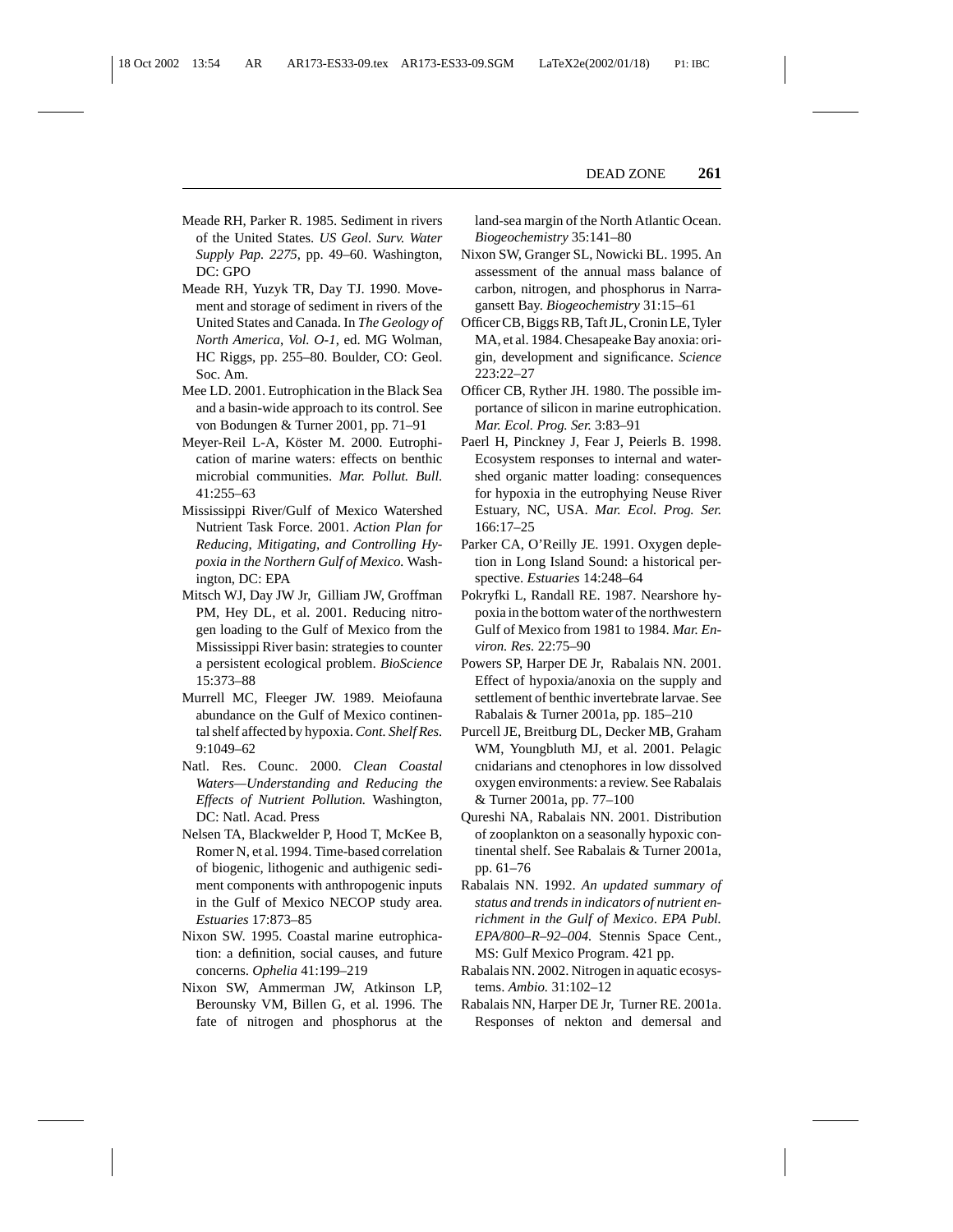benthic fauna to decreasing oxygen concentrations. See Rabalais & Turner 2001a, pp. 115–28

- Rabalais NN, Smith LE, Harper DE Jr, Justić D. 2001b. Effects of seasonal hypoxia on continental shelf benthos. See Rabalais & Turner 2001a, pp. 211–40
- Rabalais NN, Turner RE, eds. 2001a. *Coastal Hypoxia: Consequences for Living Resources and Ecosystems*.*Coastal and Estuarine Stud. 58.*Washington, DC: Am. Geophys. Union
- Rabalais NN, Turner RE. 2001b. Hypoxia in the Northern Gulf of Mexico: description, causes and change. See Rabalais & Turner 2001a, pp. 1–36
- Rabalais NN, Turner RE, Justić D, Dortch Q, Wiseman WJ Jr. 1999. Characterization of hypoxia: topic 1 report for the integrated assessment of hypoxia in the Gulf of Mexico. *NOAA Coast. Ocean Prog. Decis. Anal. Ser. 15.* Silver Spring, MD: NOAA. 167 pp.
- Rabalais NN, Turner RE, Justić D, Dortch Q, Wiseman WJ Jr, et al. 1996. Nutrient changes in the Mississippi River and system responses on the adjacent continental shelf. *Estuaries* 19:386–407
- Rabalais NN, Turner RE, Scavia D. 2002. Beyond science into policy: Gulf of Mexico hypoxia and the Mississippi River. *BioScience* 52:129–42
- Rabalais NN, Turner RE, Wiseman WJ Jr, Boesch DF. 1991. A brief summary of hypoxia on the northern Gulf of Mexico continental shelf: 1985–1988. See Tyson & Pearson 1991a, pp. 35–46
- Rabalais NN, Wiseman WJ Jr, Turner RE. 1994. Comparison of continuous records of nearbottom dissolved oxygen from the hypoxia zone along the Louisiana coast. *Estuaries* 17:850–61
- Ragan JG, Harris AH, Green JH. 1978. Temperature, salinity and oxygen measurements of surface and bottom waters on the continental shelf off Louisiana during portions of 1975 and 1976. *Prof. Pap. Ser. Biol.* 3:1–29. Thibodaux, LA: Nicholls State Univ.

Renaud M. 1986. Hypoxia in Louisiana coastal

waters during 1983: implications for fisheries. *Fish. Bull.* 84:19–26

- Roman MR, Gauzens AL, Rhinehart WK, White JR. 1993. Effects of low oxygen waters on Chesapeake Bay zooplankton. *Limnol. Oceanogr.* 38:1603–14
- Rosenberg R. 1985. Eutrophication—the future marine coastal nuisance? *Mar. Pollut. Bull.* 16:227–31
- Rosenberg R. 1990. Negative oxygen trends in Swedish coastal bottom waters. *Mar. Pollut. Bull.* 21:335–39
- Sanford LP, Sellner KG, Breitburg DL. 1990. Covariability of dissolved oxygen with physical processes in the summertime Chesapeake Bay. *J. Mar. Res.* 48:567–90
- Schramm W. 1999. Factors influencing seaweed responses to eutrophication: some results from EU-project EUMAC. *J. Appl. Phycol.* 11:69–78
- Seitzinger SP, Koreze C, Bouwman AF, Caraco N, Dentener F, et al. 2002. Global patterns of dissolved inorganic and particulate nitrogen inputs to coastal systems: recent conditions and future projections. *Estuaries.* 25: In press
- Sen Gupta BK, Turner RE, Rabalais NN. 1996. Seasonal oxygen depletion in continentalshelf waters of Louisiana: historical record of benthic foraminifers. *Geology* 24:227–30
- Smith JW. 2001. Distribution of catch in the Gulf menhaden, *Brevoortia patronus*, purse seine fishery in the northern Gulf of Mexico from logbook information: Are there relationships to the hypoxic zone? See Rabalais & Turner 2001a, pp. 311–20
- Stachowitsch M. 1986. The Gulf of Trieste: a sensitive ecosystem. *Nova Thalass.* 8(Suppl. 3):221–35
- Swanson RL, Parker CA. 1988. Physical environmental factors contributing to recurring hypoxia in the New York bight. *Trans. Am. Fish. Soc.* 117:37–47
- Swanson RL, Sindermann CJ, eds. 1979. Oxygen depletion and associated benthic mortalities in New York bight, 1976. *Natl. Ocean. Atmos. Admin. Prof. Pap. 11.* Rockville, MD: Natl. Ocean. Atmos. Admin.
- Thomas E, Gapotchenko T, Varekamp JC,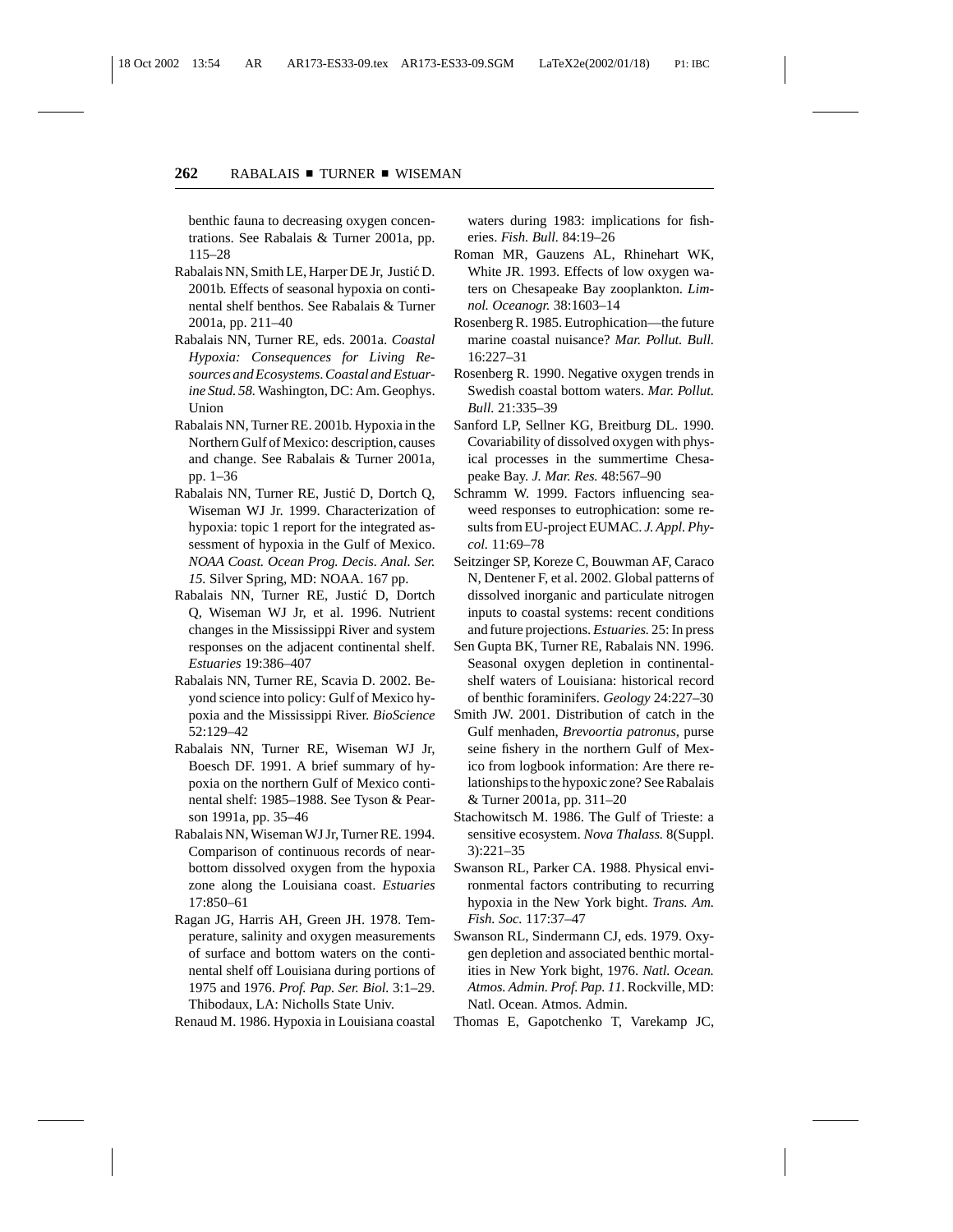Mecray EL, ter Brink MRB. 2000. Benthic Foraminifera and environmental changes in Long Island Sound. *J. Coast. Res.* 16:641–45

- Tolmazin R. 1985. Changing coastal oceanography of the Black Sea. I. Northwestern shelf. *Prog. Oceanogr.* 15:217–76
- Turner RE. 1997. Wetland loss in the northern Gulf of Mexico: multiple working hypotheses. *Estuaries* 20:1–13
- Turner RE. 2001. Some effects of eutrophication on pelagic and demersal marine food webs. See Rabalais & Turner 2001a, pp. 371– 98
- Turner RE, Allen RL. 1982a. Plankton respiration rates in the bottom waters of the Mississippi River Delta bight. *Contr. Mar. Sci.* 25:173–79
- Turner RE, Allen RL. 1982b. Bottom water oxygen concentration in the Mississippi River Delta bight.*Contr. Mar. Sci.* 25:161–72
- Turner RE, Qureshi N, Rabalais NN, Dortch Q, Justić D, et al. 1998. Fluctuating silicate:nitrate ratios and coastal plankton food webs. *Proc. Natl. Acad. Sci. USA* 95:13048– 51
- Turner RE, Rabalais NN. 1991. Changes in Mississippi River water quality this century: implications for coastal food webs. *Bio-Science* 41: 140–48
- Turner RE, Rabalais NN. 1994a. Coastal eutrophication near the Mississippi river delta. *Nature* 368:619–21
- Turner RE, Rabalais NN. 1994b. Changes in the Mississippi River nutrient supply and offshore silicate-based phytoplankton community responses. See Dyer & Orth 1994, pp. 147–50
- Turner RE, Schroeder WW, Wiseman WJ Jr. 1987. The role of stratification in the deoxygenation of Mobile Bay and adjacent shelf bottom waters. *Estuaries* 10:13–19
- Tyson RV, Pearson TH, eds. 1991a. *Modern and Ancient Continental Shelf Anoxia*, *Geol. Soc. Spec. Publ. 58.* London: Geol. Soc. 460 pp.
- Tyson RV, Pearson TH. 1991b. Modern and ancient continental shelf anoxia: an overview. See Tyson & Pearson 1991a, pp. 1–24
- Vitousek PM, Aber JD, Howarth RW, Likens GE, Matson PA, et al. 1997. Human alteration of the global nitrogen cycle: sources and consequences. *Ecol. Appl.* 7:737–50
- von Bodungen B, Turner RK, eds. 2001. *Science and Integrated Coastal Management*. Berlin: Dahlem Univ. Press 364 pp.
- Welsh BL, Eller FC. 1991. Mechanisms controlling summertime oxygen depletion in western Long Island Sound. *Estuaries* 14:265–78
- Welsh BL, Welsh RI, DiGiacomo-Cohen ML. 1994. Quantifying hypoxia and anoxia in Long Island Sound. See Dyer & Orth 1994, pp. 131–37
- Wetzel MA, Fleeger JW, Powers SP. 2001. Effects of hypoxia and anoxia on meiofauna: a review with new data from the Gulf of Mexico. See Rabalais & Turner 2001a, pp. 165– 84
- Zaitsev YP. 1992. Recent changes in the trophic structure of the Black Sea. *Fish. Oceanogr.* 1:180–89
- Zimmerman RJ, Nance JM. 2001. Effects of hypoxia on the shrimp fishery of Louisiana and Texas. See Rabalais & Turner 2001a, pp. 293–310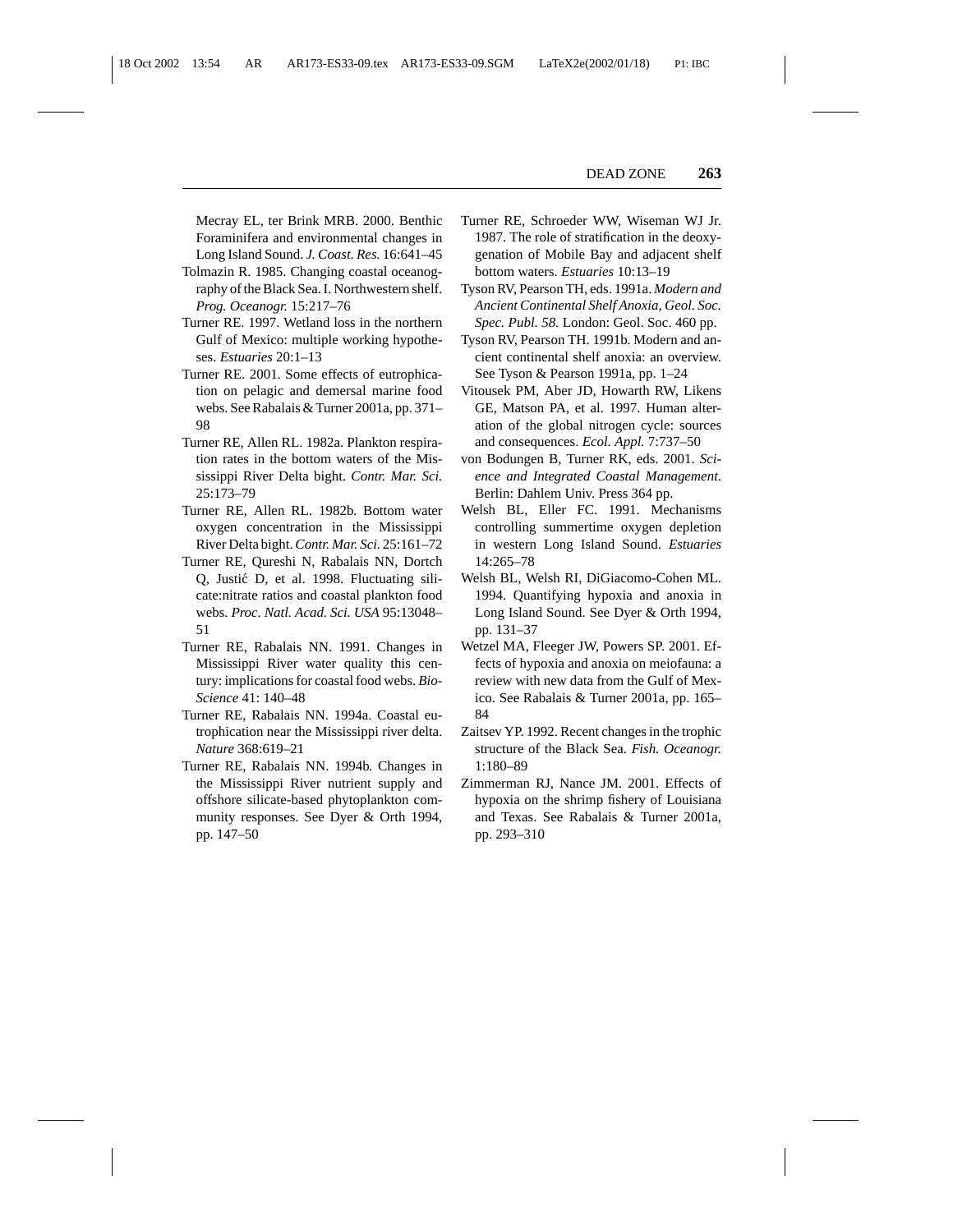

**Figure 1** Water column profiles for temperature (<sup>◦</sup>C), salinity (psu) and dissolved oxygen (mg l−<sup>1</sup> ) for representative dates of monthly sampling at station C6B off Terrebonne Bay on the southeastern Louisiana shelf in 1992 (modified from Rabalais & Turner 2001b, reprinted with permission of the American Geophysical Union). The station location is identified in Figure 4.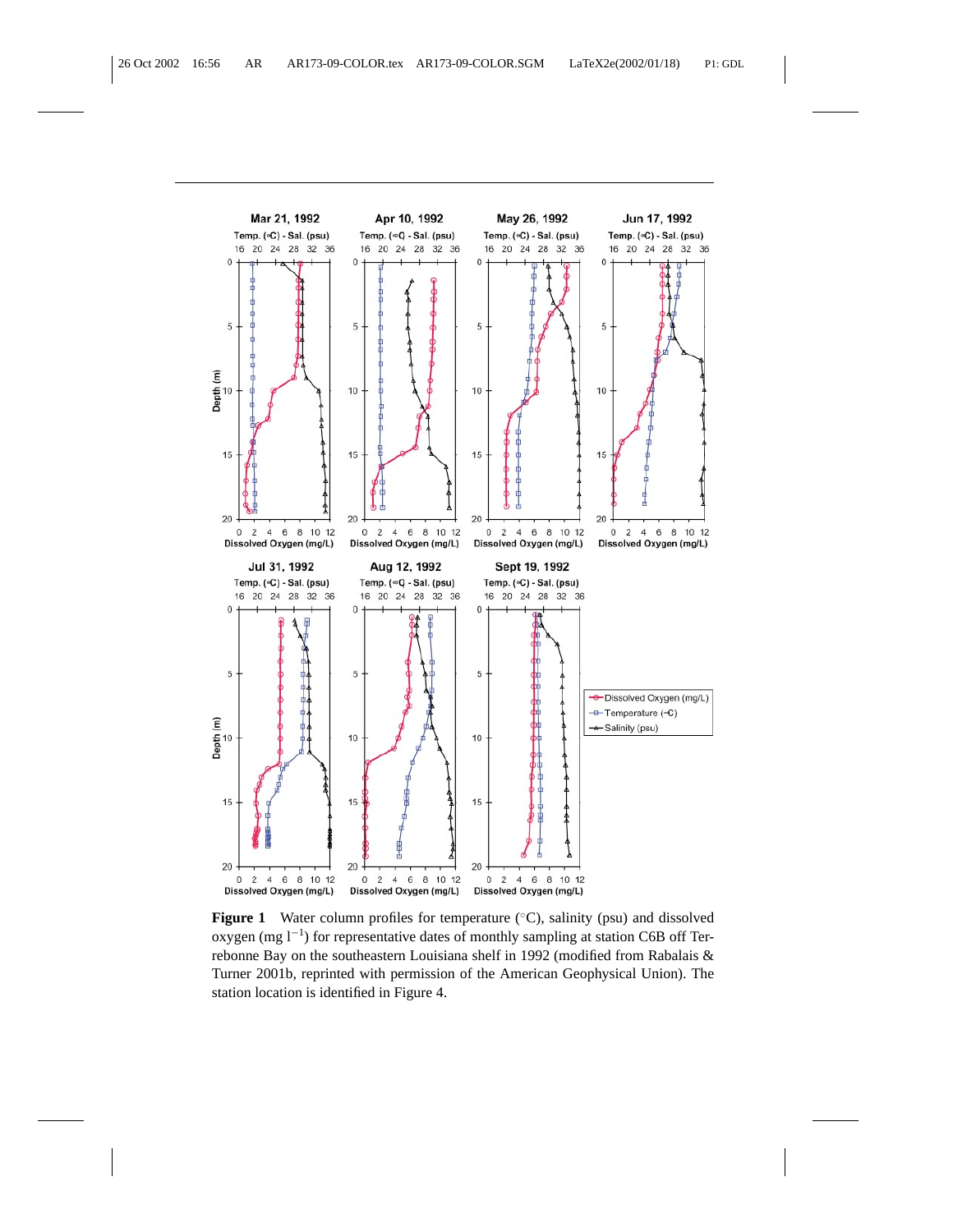



**Figure 5** Contours of average values of bottom-water dissolved oxygen (mg  $1^{-1}$ ) by month for the eight stations along transect C (see Figure 4) by depth across the continental shelf from inshore to offshore and from January through December for the period 1985–2001. [Note, the number of values for each month varies, with fewer data in the winter than in spring-fall.]